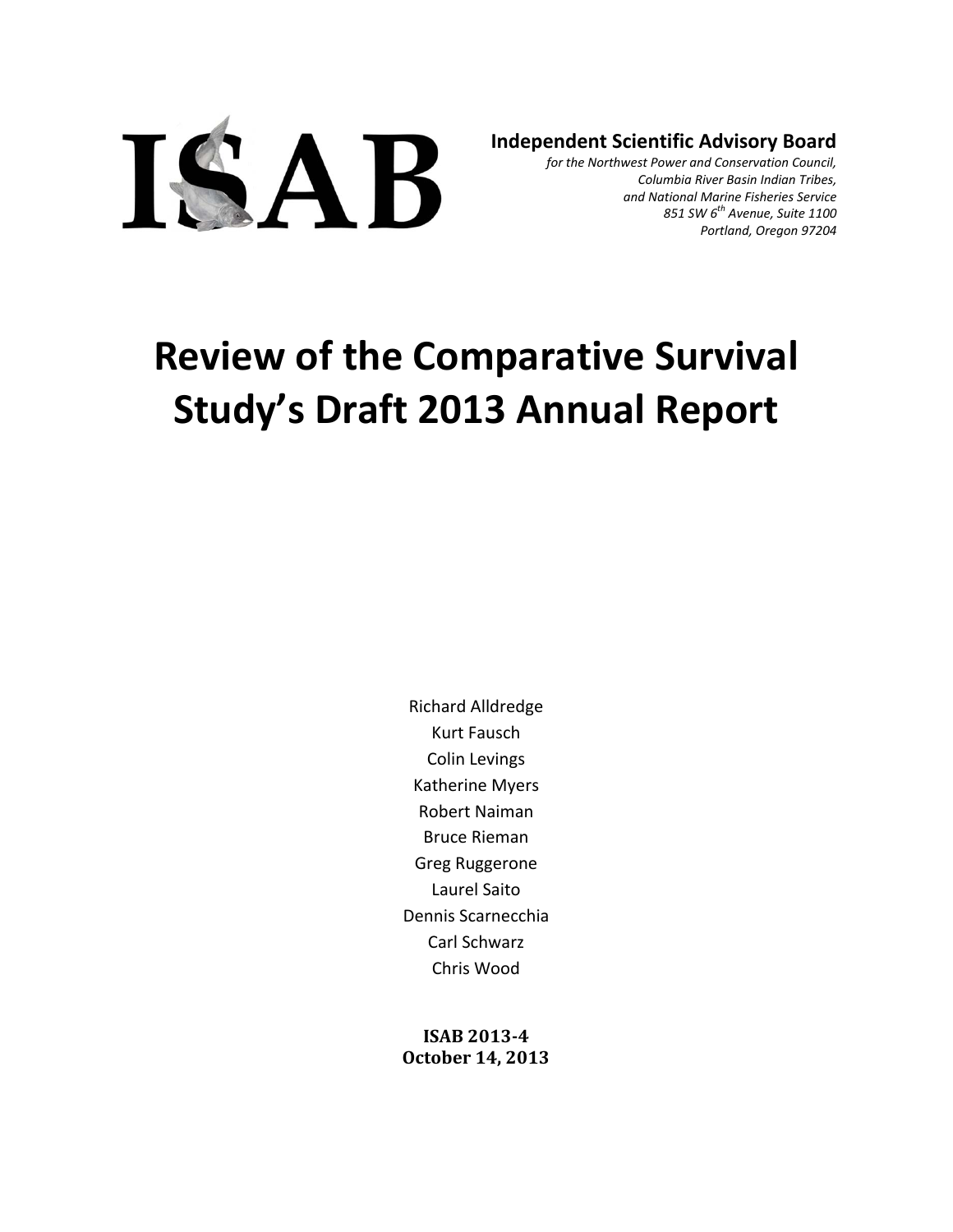# ISAB Review of the Draft 2013 CSS Annual Report

## **Contents**

| Chapter 2. Life cycle modeling approach to estimating in-river and early ocean survival  8 |
|--------------------------------------------------------------------------------------------|
| Chapter 3. Effects of the in-river environment on juvenile travel time, instantaneous      |
|                                                                                            |
|                                                                                            |
| Chapter 5. Estimation of SARS, TIRS and D for Snake River Subyearling Fall Chinook 18      |
| Appendix A: (SR), SAR, TIR, and D for Snake River Hatchery and Wild Spring/Summer Chinook  |
|                                                                                            |
|                                                                                            |
|                                                                                            |
|                                                                                            |
|                                                                                            |
|                                                                                            |
|                                                                                            |
|                                                                                            |
|                                                                                            |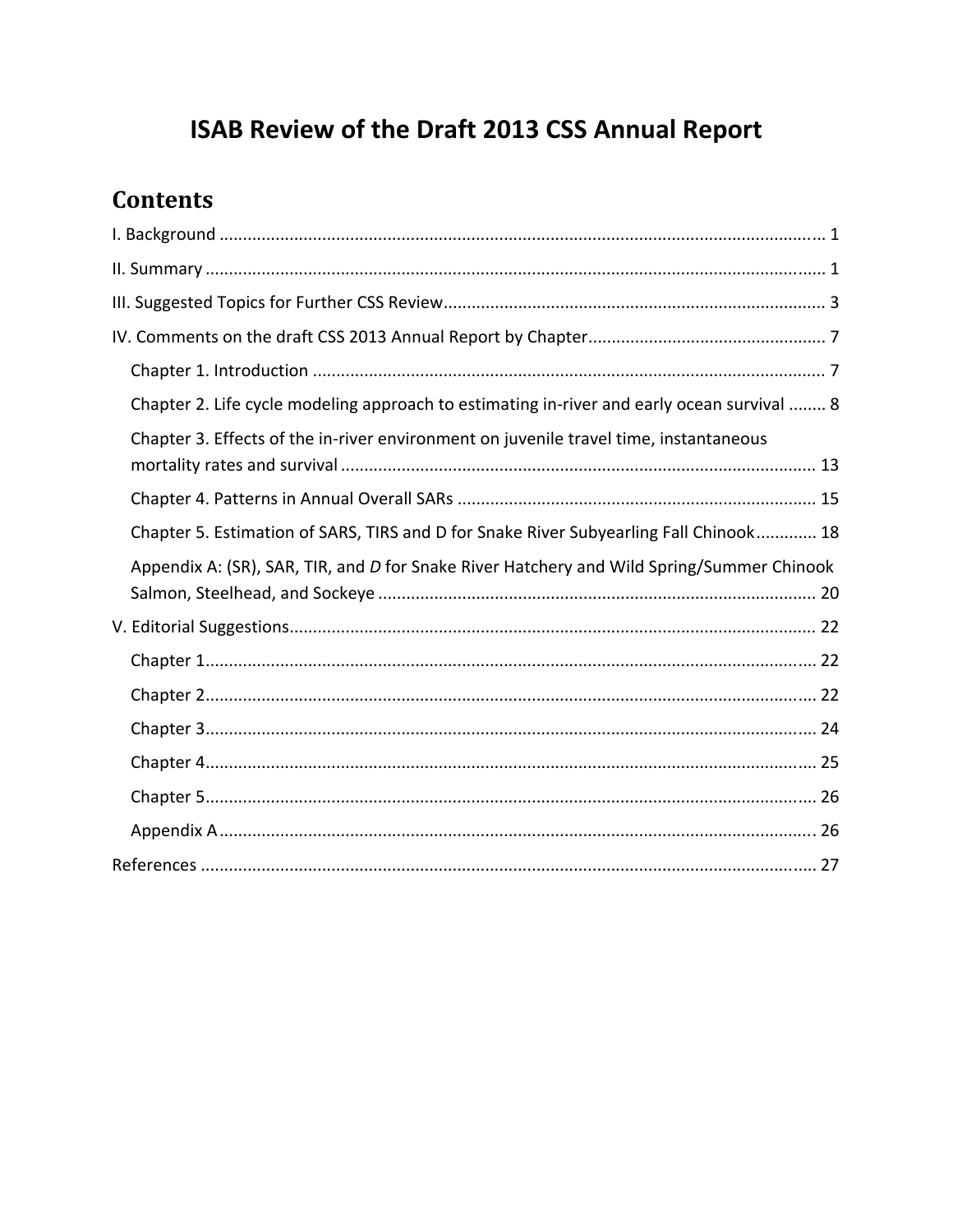## **ISAB Review of the Draft 2013 CSS Annual Report**

#### **I. Background**

The Northwest Power and Conservation Council's 2009 amendments to the Columbia River Basin Fish and Wildlife Program call for a regular system of independent and timely science reviews of the Fish Passage Center's (FPC) analytical products. These reviews include evaluations of the Comparative Survival Study's (CSS) draft annual reports. This ISAB review of the draft 2013 CSS Annual Report is the ISAB's fourth review of CSS annual reports in response to the Council's 2009 Program. These ISAB reviews began three years ago with the evaluation of the CSS's draft 2010 Annual Report (ISAB 2010‐5), followed by reviews of the 2011 and 2012 draft annual reports (ISAB 2011‐5 and ISAB 2012‐7).

#### **II. Summary**

This ISAB review begins by suggesting topics for further CSS review, then provides general and specific comments on each chapter of the report, and ends with specific editorial suggestions.

The ISAB suggests five topics for further CSS review:

- 1. hypotheses on mechanisms regulating smolt‐to‐adult survivals (SARs)
- 2. life-cycle modeling questions and Fish and Wildlife Program SAR objectives
- 3. data gaps
- 4. rationalization of CSS's Passive Integrated Transponder (PIT)‐tagging, and
- 5. publication of a synthesis and critical review of CSS results

The CSS is a large-system study that has collected a substantial amount of PIT-tag data from multiple species and stocks over a 17‐year period, but to date identification of hypotheses on the causal mechanisms regulating SARs has been limited. The ISAB suggests a comparative approach to identifying hypotheses that may lead to a greater understanding of causal mechanisms. The CSS posed important questions related to stream productivity and hydrosystem survival that were not addressed by the life‐cycle model in this report and need to be addressed by the next version of the model.

A detailed reevaluation of SAR objectives (2‐6%) is warranted. These objectives should be reevaluated for each species and Evolutionarily Significant Unit (ESU) of salmon and steelhead based on realistic values needed to support robust viable populations. Discrepancies in SARs between PIT‐tagged and non‐PIT‐tagged fish reported in other publications raise two important issues that could be addressed now: (1) what are the implications of correcting biased SAR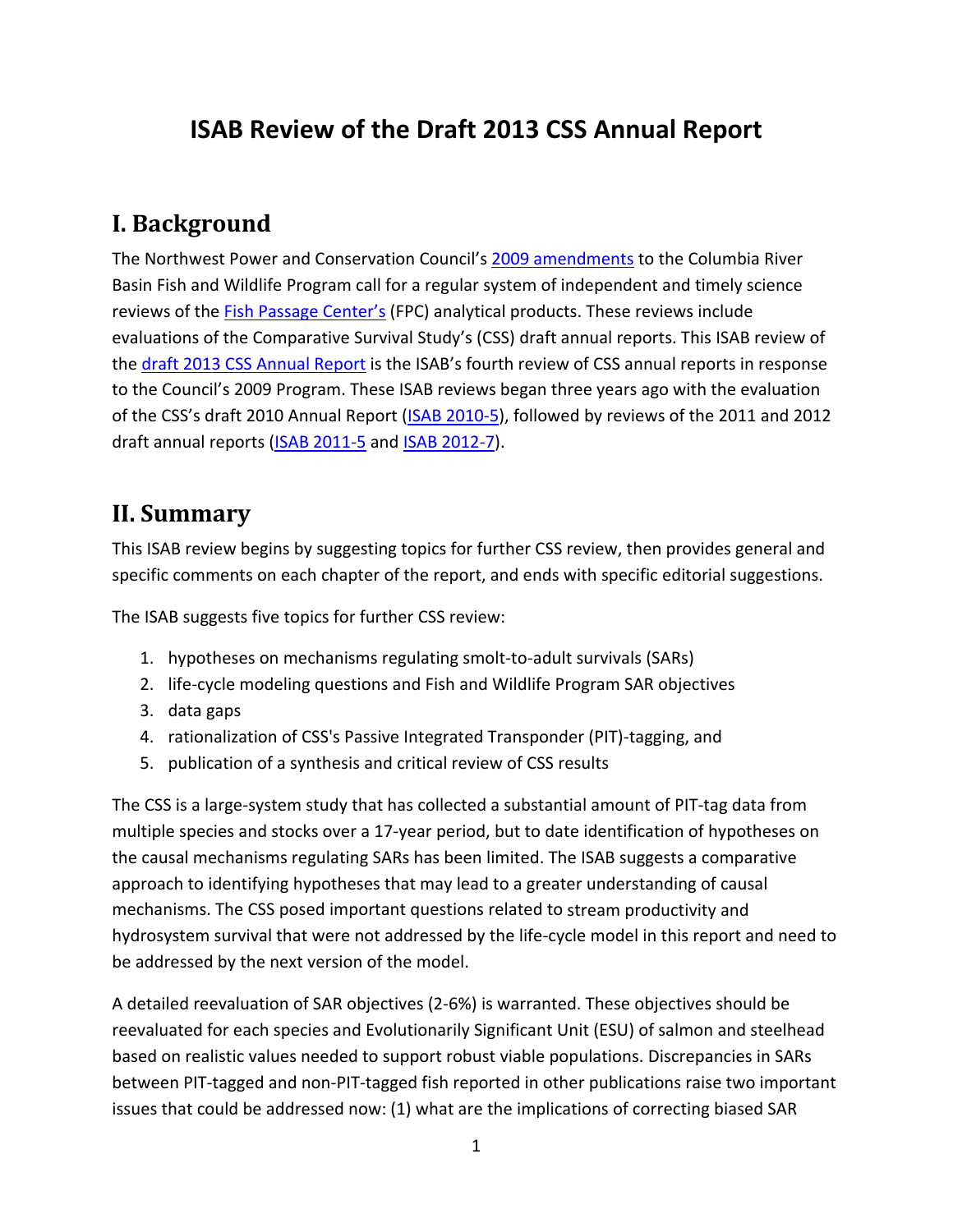estimates from PIT tags with respect to performance against recovery and Fish and Wildlife Program objectives, and (2) what proportion of US Endangered Species Act (ESA)‐listed populations are being PIT‐tagged and what are the implications for imposing this additional mortality? Further work is needed to analyze the relationship between the ratio of transport/in‐ river SARs and in-river survival. With many years of experience now, the CSS needs to identify critical data gaps. What crucial pieces of information are not addressed by the CSS, and what improvements can be made to provide them? Some examples provided by the ISAB include the lack of habitat-specific estimates of smolt survival in the estuary, information on how age at maturation affects SARs, the contribution of mini‐jacks to SARs, and the relationship between SARs and biomass of adult returns of hatchery and wild salmon.

The ISAB recommends a new focus on rationalization of the PIT-tagging program given the very large detection infrastructure already in place and the overlapping objectives of the different tagging studies (see **IEAB document 2013-1** and **ISAB 2013-3**). It may be possible to reduce the numbers of populations and fish that are PIT tagged without significant loss of information, leading to greater program efficiencies at lower cost. The ISAB also recommends that the CSS prepare and submit a manuscript for peer‐reviewed publication that synthesizes and critically reviews the results of the CSS study.

Most of the information in the CSS's 2013 report is an annual update of information in previous year's reports. Our summary, therefore, focuses on new information presented in Chapter 2, which develops and describes a simple life‐cycle model. In this model, information from multiple populations is used to estimate parameters common to the different populations (ocean survival) while allowing each population to have a different spawner/recruit relationship. The key advantage of this approach is the reduction in the total number of parameters used to describe dynamics of the populations because of the assumption of common ocean survival. Additionally, estimates can be obtained for certain life states for populations that lack direct data. The conceptual basis of the model appears to be sound, although evidence supporting the primary assumption of common ocean survival was not provided in the report. Three versions of the model with different levels of complexity were evaluated. While the ISAB understands that model development is at the initial stage, there are numerous difficulties in the model's description that make it uncertain if the three versions of the model have been implemented correctly. Model equations do not match the flow diagram. No estimates of precision from the models were presented. Only a small amount of model assessment was done. Comparison of models using the Akaike information criterion (AIC) should be included.

An alternate but similar approach would be through the use of state‐space models in a Bayesian context. This would allow the incorporation of natural variation in the transition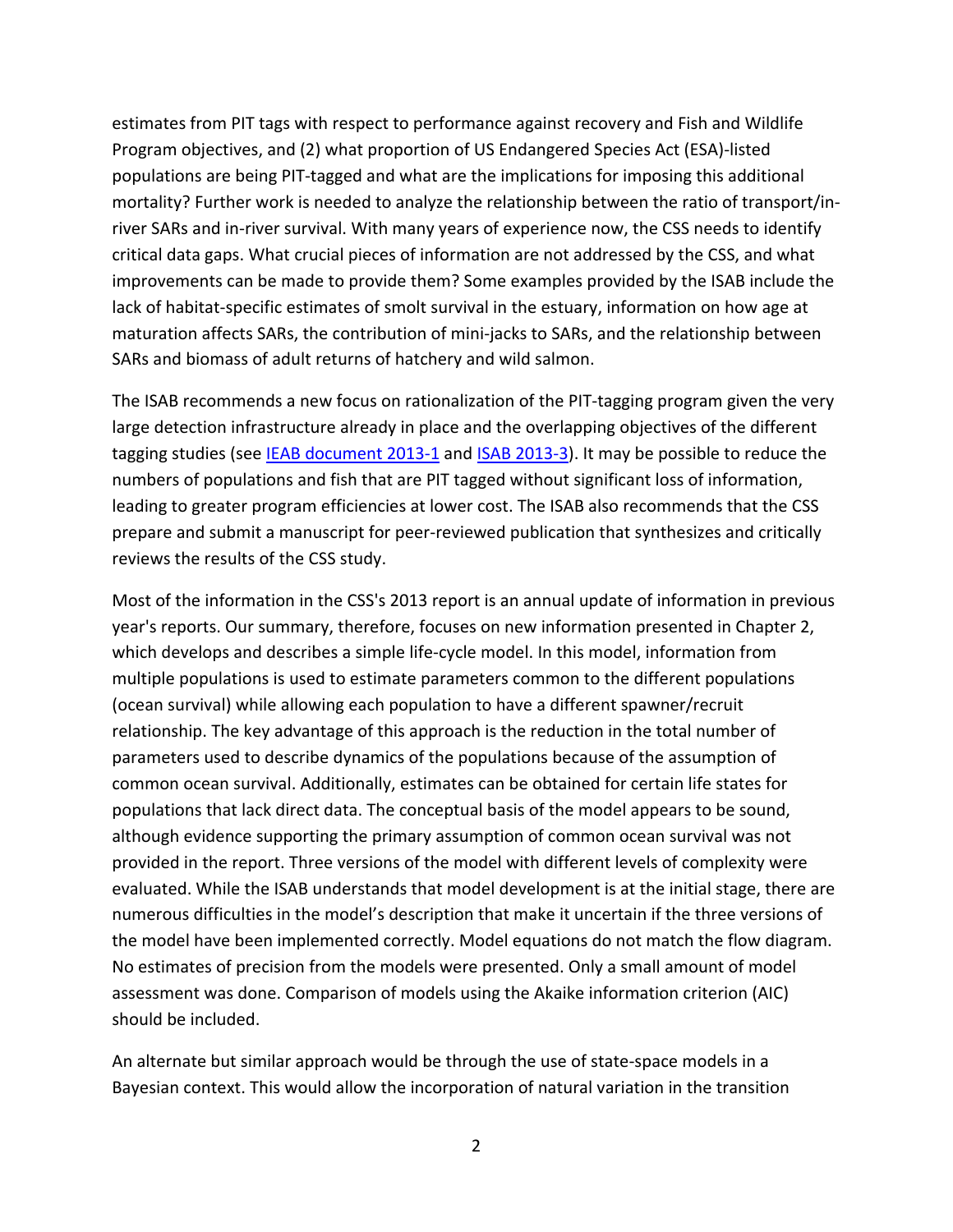between life stages that is currently ignored in this approach and the ability to incorporate prior information on some parameters in a more natural way rather than, for example, assuming the second year of ocean survival is exactly 0.6. Applying a hierarchical approach to the spawning parameters across the populations would also allow some sharing of information across population when data are sparse. Finally, it would also provide probabilistic forecasts of future population trajectories.

## **III. Suggested Topics for Further CSS Review**

**(1) Hypotheses on mechanisms regulating SARS**. The CSS is a large‐system study with substantial PIT‐tag data collected from multiple species over a 17‐year period. However, to date, identification and evaluation of hypotheses on the causal mechanisms regulating smolt‐ to‐adult survival (SAR) have been limited. In general, each species/year combination is treated in isolation. Many figures in the 2013 CSS Annual Report show related stocks tracking each other over time, often quite strongly. This of course is not surprising. But has the CSS looked at the opposite side? That is, are there stocks that should be tracking each other but are not? Perhaps this would help to identify hypotheses on causal mechanisms. For example, the 2013 historic return of fall Chinook (1.2 million) to the Columbia River does not track adult returns of spring/summer Chinook and steelhead. The historic 2013 returns of fall Chinook have been attributed by the Columbia River Inter‐Tribal Fisheries Commission (CRITFC) and the Northwest Power and Conservation Council (NPCC) to various factors, including "high spring river flows when the fish migrated to the ocean as juveniles two to five years ago, spill of juvenile fish over dams, good ocean conditions, ongoing projects to improve fish passage at dams and the habitat where fish spawn, and improved survival of fish produced in hatcheries" (Columbia Basin Bulletin 9/27/2013). Can CSS data be used to provide a more scientific explanation for the cause(s) of historic returns of fall Chinook salmon in 2013? If PIT tag data are sufficient, they might be used to evaluate why the Hanford Reach Fall Chinook stock (and perhaps some other stocks) have persisted so well over the years versus those trending in a different direction. The Hanford Reach Fall Chinook stock is one of the most robust populations in the Basin. The fish go through many mainstem dams, and the adults support a somewhat robust fishery. What is the survival for this stock through the hydrosystem and in the ocean? What is spawner to smolt survival? Partitioning survival might provide clues as to why this stock is doing relatively well compared to other species and stocks.

Discrepancies in SARs of adult salmon and steelhead as they migrate upstream through the FCRPS should be evaluated. For example, the size of the discrepancies in SARs measured for LGR‐BOA (Lower Granite Dam to Bonneville Dam adult fish ladder) versus LGR‐Lower Granite Dam adult fish ladder (GRA) seem large enough to have significant implications for population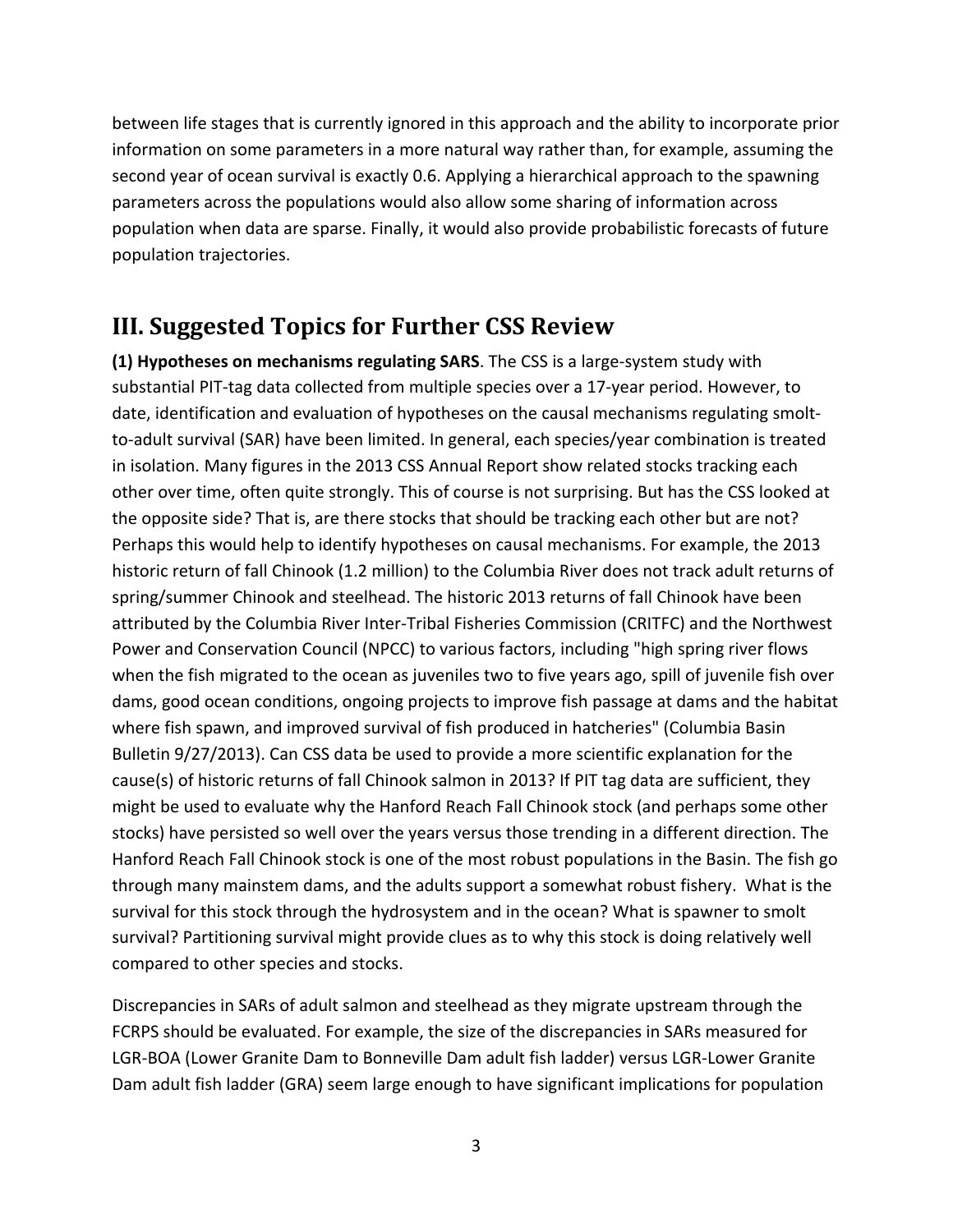recovery. Differences in geometric means for wild Snake River spring/summer Chinook (25%) and steelhead (36%) suggest average losses during upstream migration from BOA to GRA of 20% and 26%, respectively. An even greater discrepancy (average losses of 43% ‐ 64%) is evident for fall Chinook, although that comparison is not raised explicitly, and it is difficult to evaluate quickly in this report (our numbers based on a partial summary for 2006 to 2009 in Table 5.17). How much of these differences might be attributed to fishing activity or other sources of mortality that could be mitigated? Which dams cause more adult mortality? For Chinook, the estimates of percentage loss seem similar with and without jacks and perhaps that similarity gives us a clue about the likely mechanisms. In any case, it seems that the LGR‐BOA SAR data could be used more effectively to explore patterns in upstream survival.

Understanding when, where, and why survivals of hatchery and wild salmon differ is key to achieving Fish and Wildlife Program SAR objectives. Is it reasonable to conclude based on statistical analysis that SAR values are typically higher for wild than hatchery Chinook, whereas juvenile in-river survival  $(S_R)$  values are typically the same for wild and hatchery Chinook or perhaps slightly higher in hatchery Chinook (based on  $S_R$  values for Snake River Chinook in Figures A.2–A and Tables A.1 – A.3 vs. corresponding SAR values for the group of in-river control PIT-tagged smolts, termed C<sub>0</sub>, Figures A.7 and A.8)? This conclusion, if supported by the data, would indicate that wild Chinook typically survive better than hatchery fish below Bonneville and should be reported by CSS. Further investigation seems warranted to find the mechanism(s) that could explain the difference.

**(2) Life‐cycle modeling questions and SAR objectives.** Chapter 2 (life‐cycle modeling) poses two questions:

- (1) "*What changes in stream productivity* [salmonid productivity in rearing streams] *would be required to achieve population recovery if hydrosystem survival were to remain at the status quo?*"
- (2) "*What changes in hydrosystem survival would be required to achieve a 20% increase in population abundance by a particular time in the future?*"

These are important questions, yet they are not addressed in this report. The ISAB encourages the CSS to address these questions using the next version of the life‐cycle model.

The ISAB appreciates the discussion of the 2-6% SAR objective in the Introduction of Chapter 4, and we agree that a more detailed look at SAR objectives is warranted. Ideally, SAR objectives should be established for each species and ESU of salmon based on realistic values needed to support robust viable populations. The values should consider differences in SARs for yearling versus subyearling life histories. The life‐cycle model presented in Chapter 2 appears to be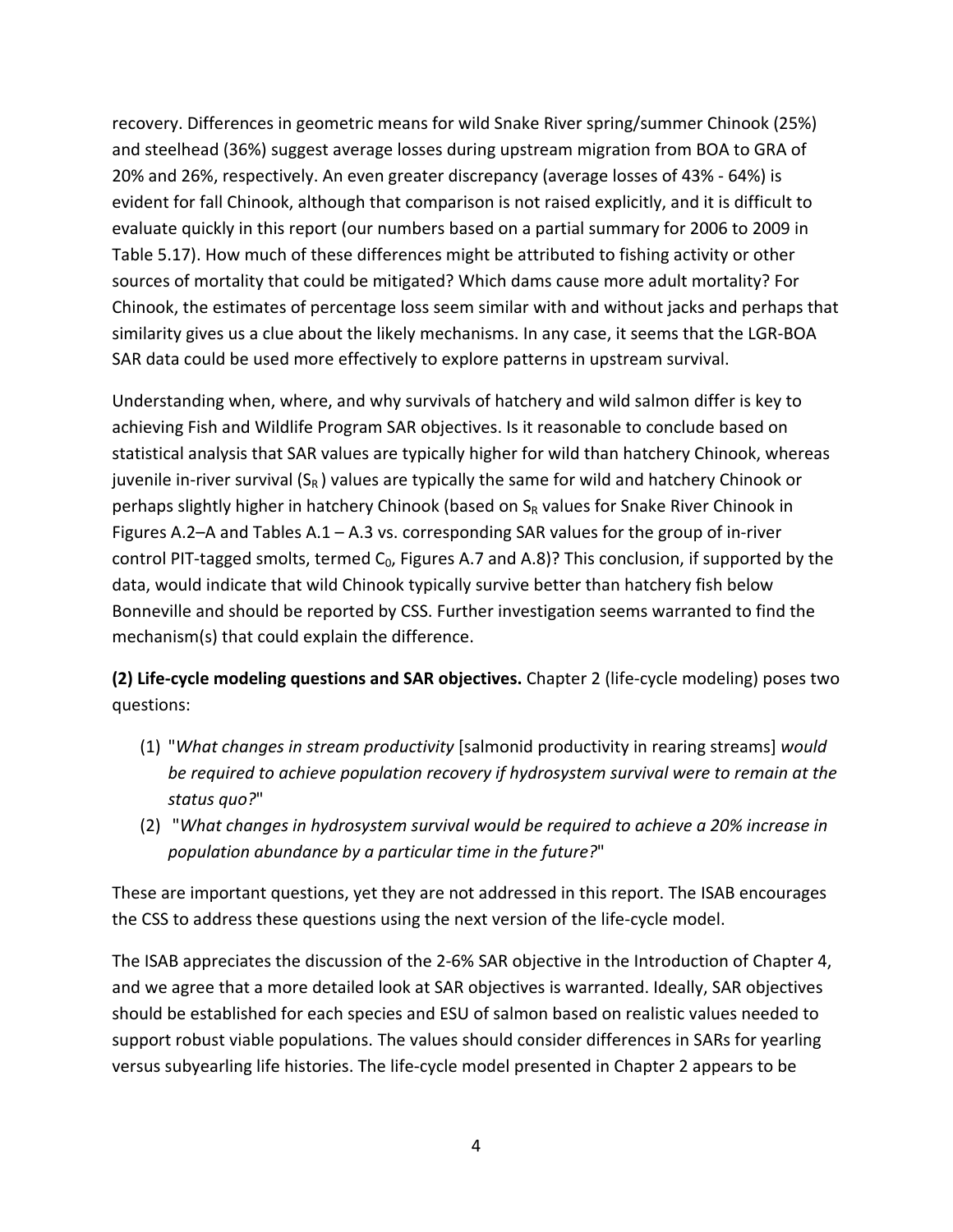poised to address this issue, at least for Grande Ronde spring Chinook. It would be worthwhile for CSS to utilize the SAR data in hand to help develop SAR objectives for each species and ESU.

An issue that continues to be unresolved is related to mortality caused by PIT‐tagging. Knudsen et al. (2009) found that returns of upper Yakima hatchery spring Chinook salmon marked with PIT tags, as well as control tags (CWT+elastomer tag+adipose fin clip), were 25% lower than control fish without PIT tags. This implies that the non‐PIT‐tagged group enjoyed a 33% higher survival rate, which is sufficient to explain why SAR estimates from run reconstruction are 19% (Schaller et al. 2007) to 35% (Kennedy et al. 2011) higher than SAR estimates from PIT‐tag data. The ISAB is aware of the 4‐yr USFWS study to address these concerns with respect to Snake River spring/summer Chinook, but there are issues that could be addressed now by CSS: (1) what are the implications of correcting biased SAR estimates from PIT tags with respect to performance against recovery and Fish and Wildlife Program targets; and (2) what proportion of ESA‐listed populations are being PIT‐tagged, and what are the implications for imposing this additional mortality, i.e., ~25%, unless the discrepancy is due to tag shedding rather than mortality? After correcting for tag loss, which occurred primarily after release and before adult return, Knudsen et al. (2009) found that SARs of PIT‐tagged fish were still 10% lower than those of control fish without PIT tags.

As a final suggestion, further work by CSS is needed to analyze the relationship between the ratio of transport/in-river SARs (TIR) and in-river survival  $(S_R)$  (see comments on Appendix A, p. 44‐45).

**(3) Data gaps**. Based on many years of experience, the CSS needs to identify critical data gaps. What crucial pieces of information need to be produced by the CSS or others in the region and what improvements can be made to provide them?

For example, the ISAB has already identified the lack of habitat‐specific estimates of smolt survival in the estuary as an important regional data gap (ISAB 2012‐7). What data and what approaches to collecting data are needed to address this issue?

Another example is data on age at maturation of Chinook salmon and steelhead, which are often overlooked in the Columbia River Basin, even though it is a highly important trait that affects salmonid productivity and viability. Important future questions might include: how does age at maturation (years spent at sea) affect SAR? Can extensive SAR data be used to better estimate annual mortality at sea, so that we have a better idea about the cost salmon and steelhead incur when spending an additional year in the ocean?

Another gap is data on mini‐jacks, which contribute many fish to SARs among fall hatchery Chinook salmon when included in the calculation, such that  $\sim$  62% of the mature population is represented by jacks and mini‐jacks versus larger, older Chinook salmon (Larson et al. 2013).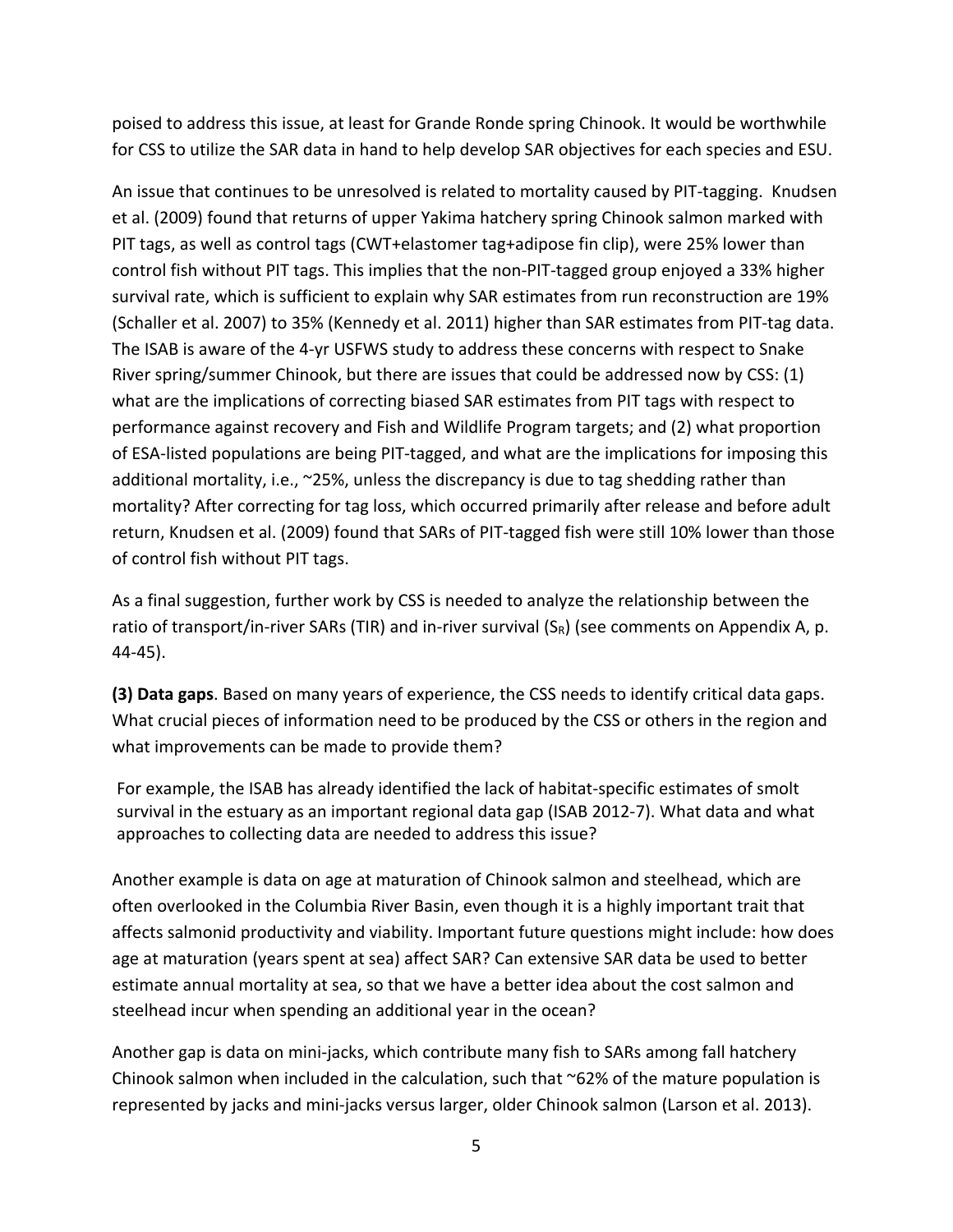What percentage of mature hatchery spring Chinook salmon are mini-jacks, and how would inclusion of mini‐jacks affect estimates of SARs?

A final example is the lack of information on the biomass of adult returns to the Columbia River Basin in relation to survival. For example, periods of high SARs might be correlated with decreased adult body size, reflecting density‐dependent growth of salmon in the ocean. This has important implications for the impacts of hatchery releases on wild salmon survival and recovery in the Columbia River Basin. Is it possible for the CSS to develop a time series of estimates of the annual biomass of adult hatchery and wild salmon returns to the Columbia River Basin?

**(4) Rationalization of CSS PIT‐tagging.** The IEAB Fish Tagging (FT) model is a non‐linear mathematical programming model that estimates how many (juvenile) fish should be tagged with what type of tags (CWT, PIT, genetic) to satisfy a set of required outcomes, such as a minimum number of tags of each type detected/recovered at certain locations or indicators (IEAB document 2013-1). At present, the model can be used to evaluate tradeoffs in using different tag types and to search for cost efficiencies in the numbers and geographic locations where fish are tagged. In its recent review of the FT model (ISAB 2013-3), the ISAB recommended: "*Focus on rationalization of the PIT‐tagging program given the very large detection infrastructure already in place and the overlapping objectives of the different tagging studies (e.g., estimating in‐river and transport survival, evaluating effectiveness of habitat improvements, measuring straying rates, and so forth). This evaluation should also consider tradeoffs between adding more fixed costs to improve detection rates by modification of infrastructure vs. ongoing costs and handling effects of tagging more fish.*" For example, results presented in the 2013 CSS Annual Report indicate similar patterns in SARs for Major Population Groups (MPGs) from the same region of the Columbia River Basin. Thus, the FT model might be used to investigate whether it is possible to reduce the numbers of populations and fish that need to be PIT tagged without significant loss of information. Such an evaluation might result in greater program efficiencies and cost reductions. The CSS/FPC staff could also assist with further improvements to the FT model in developing stock‐specific estimates of smolt survival and to validate, modify, and improve assumptions in the FT model about juvenile and adult mortality rates by river reach and dam passage and species- and stock-specific ocean mortality rates, as recommended by ISAB (see IEAB document 2013-1 and ISAB 2013-3).

**(5) Publication of a synthesis and critical review of CSS results.** Although the CSS investigators have published a number of articles on components of the CSS study, the ISAB recommends that the CSS prepare and submit a manuscript for peer‐reviewed publication that synthesizes and critically reviews the results of the overall CSS study (as suggested in ISAB/ISRP 2007‐6). The ISAB considers it vitally important to the Fish and Wildlife Program for CSS to summarize

6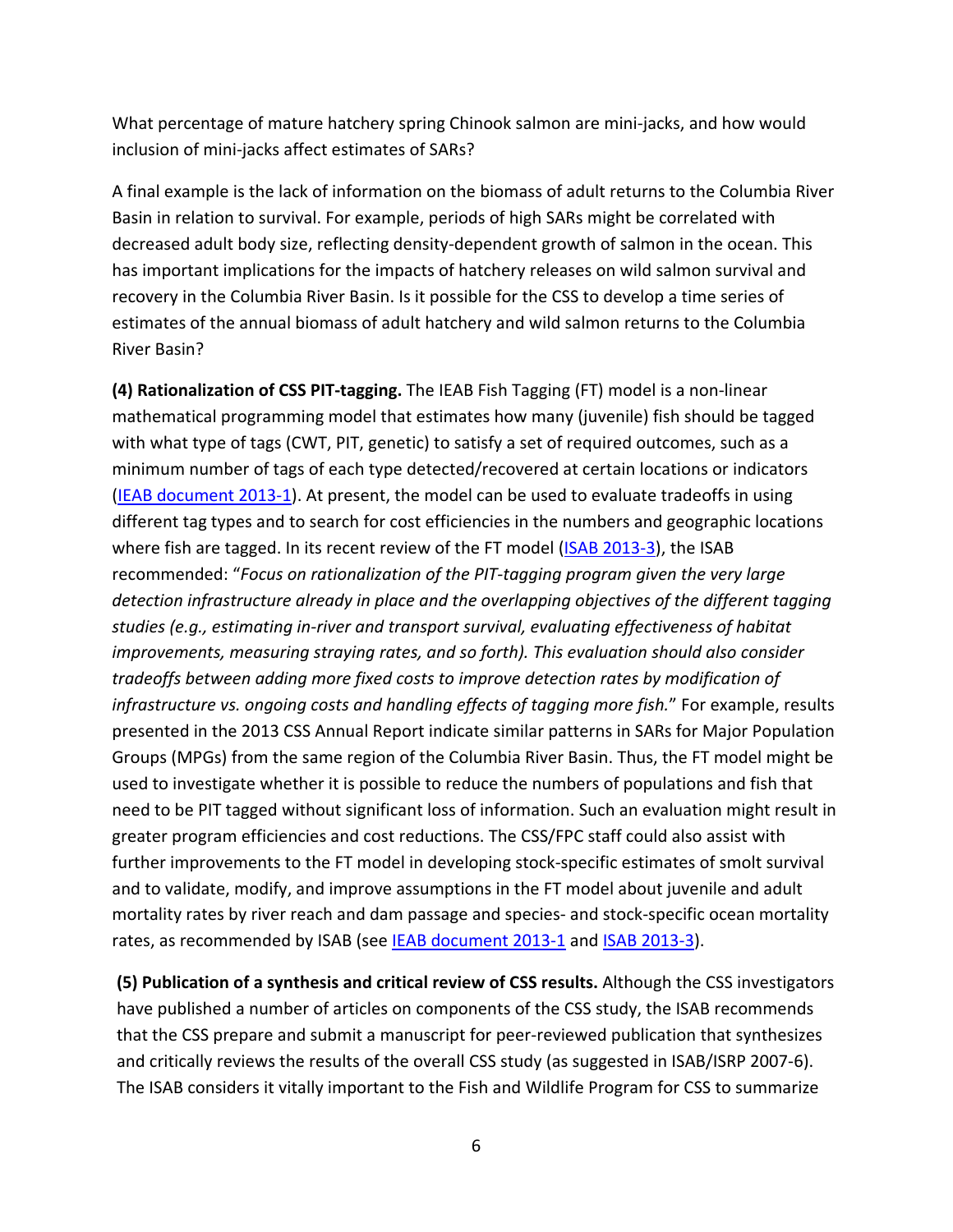and evaluate the current state of understanding on questions addressed by CSS and to make this information available to the scientific community at large, as well as to the general public. A balanced and well‐reasoned review article, for example, might help to resolve the current debate over the validity and interpretations of survival estimates in published and unpublished BPA-funded studies (e.g., http://www.nwcouncil.org/media/6877226/1.pdf). The ISAB suggests a retrospective approach to the review that focuses on the original question that the CSS was designed to address, that is, "*can transportation of fish to below Bonneville Dam compensate for the effect of the hydro system on juvenile survival rates of the Snake River spring and summer Chinook salmon during their downstream migration?*" and related hypotheses drawn from the most significant conclusions in the CSS (2007) Ten-year Retrospective Summary Report and other CSS reports and publications. The review should carefully consider the weight of evidence both opposing and supporting the CSS hypotheses, results, and conclusions, using information from the scientific literature and assessing the importance and reliability of the evidence reviewed.

## **IV. Comments on the draft CSS 2013 Annual Report by Chapter**

#### **Chapter 1. Introduction**

The introduction to the 2013 CSS Annual Report is identical to the introduction in the 2012 report with the exception of a few updates. While this section is generally well written, the ISAB reiterates its 2012 suggestion for addition of a table with an historical timeline of key objectives and results from past years of CSS work. There is no mention of whether the CSS Oversight Committee explored adding this table, although this action was suggested in the CSS's response to the 2012 ISAB review. The table could also include citations to past reports and publications for more detailed information on past results, which would be useful to those not familiar with the CSS's past work.

#### **Specific Comments and Questions**

Page 2, l. 4‐6. How is PIT tag loss considered in the analyses? Is it possible that there is a different proportion of PIT tag loss for transported and in‐river fish, or could PIT tag loss occur in different proportion for these two groups in the estuary/ocean phase of life? How is this considered in the analysis and the interpretation of results?

P. 2, Figure 1.1. The ISAB continues to have the same problems with this figure (ISAB 2012‐7, p. 16). In response to our review, the CSS Oversight Committee said they would consider revising the figure, but apparently decided not to. For readers unfamiliar with salmon life history, the Federal Columbia River Power System (FCRPS) and the factors/actions affecting survival of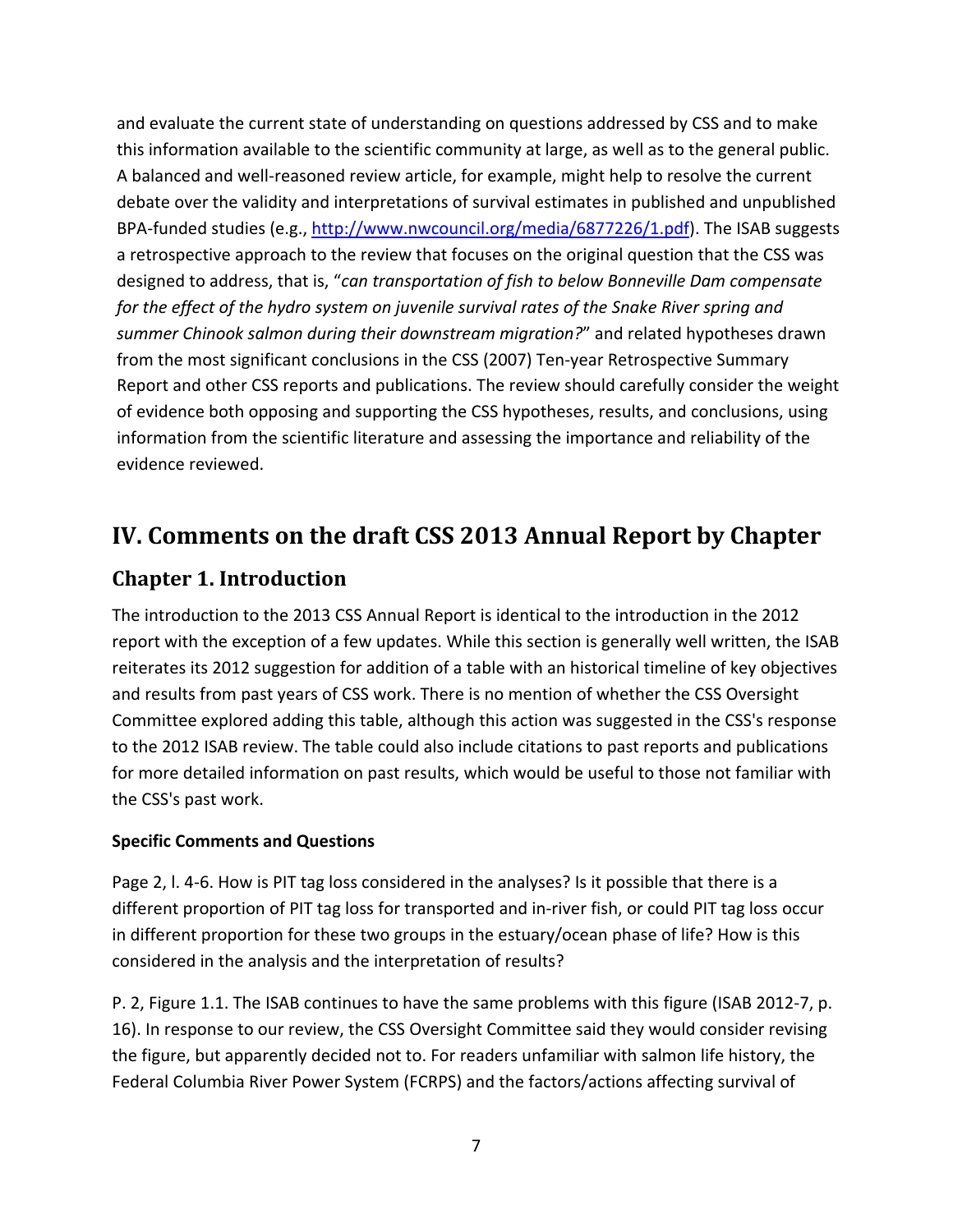Columbia River Basin salmon, the figure is too cryptic. For example, why do the arrows have different colors? Can the significance of the boxes be explained?

P. 3, Figure 1.2. An explanation in the report about why all dams are not outfitted with both juvenile and adult PIT tag detectors would be useful. A few issues are confusing in the legend. What are "CSS Release Sites Basins"? Does marking also occur at the two John Day rotary screw trap sites?

Page 7, I. 35-36. PIT-tag detection probability is given as nearly 100% for returning adults, but no indication of detection probability is given for smolts. The ISAB suggested in its 2012 review that a typical range in detection probabilities for juveniles be included for each monitored dam, but the CSS response was that detection probabilities are highly variable and depend on many factors, so that indicating values would be complicated and likely confusing. However, it seems important to help readers gauge the degree of uncertainty by giving them some idea about the typical value and range of detection probabilities for smolts. Surely a typical range of values could be included briefly here. Much later (Table 5.1) a detection probability of 0.32 is listed for Bonneville; this value seems low enough to justify our request for more information.

Page 8, I. 7-11. It seems that the less fit fish will have been eliminated from the in-river cohort but not the transported fish so there is potential bias in D (the estuary and ocean survival rate of Snake River transported fish relative to fish that migrate in‐river through the Federal Columbia River Power System) because the transported cohort is arguably different than the in‐ river cohort. How is this considered in the analysis and in the interpretation of results?

Page 9, I. 10-14. It is not clear how the uncertainty in the Cormack-Jolly-Seber (CJS) reach survival rates and detection probability parameter estimates for the composite group (Group CRT) is used in the interpretation of key parameters for the component groups T and R.

Page 12, l. 16‐20. The ISAB appreciates that including new groups when possible is a valuable endeavor*.*

## **Chapter 2. Life cycle modeling approach to estimating in‐river and early ocean survival**

The CSS's objective in this chapter is to develop a multiple‐stock model that links freshwater spawning and rearing (FSR) production and survival to mainstem passage survival and ocean survival. The ultimate goal is to use the model to assess important management scenarios to recover spring Chinook salmon. Three different versions of the model (BH, LC, and LCX) with different levels of complexity were evaluated using data for the Grande Ronde Major Population Group (GRMPG) of spring/summer Chinook salmon. The investigation uses a long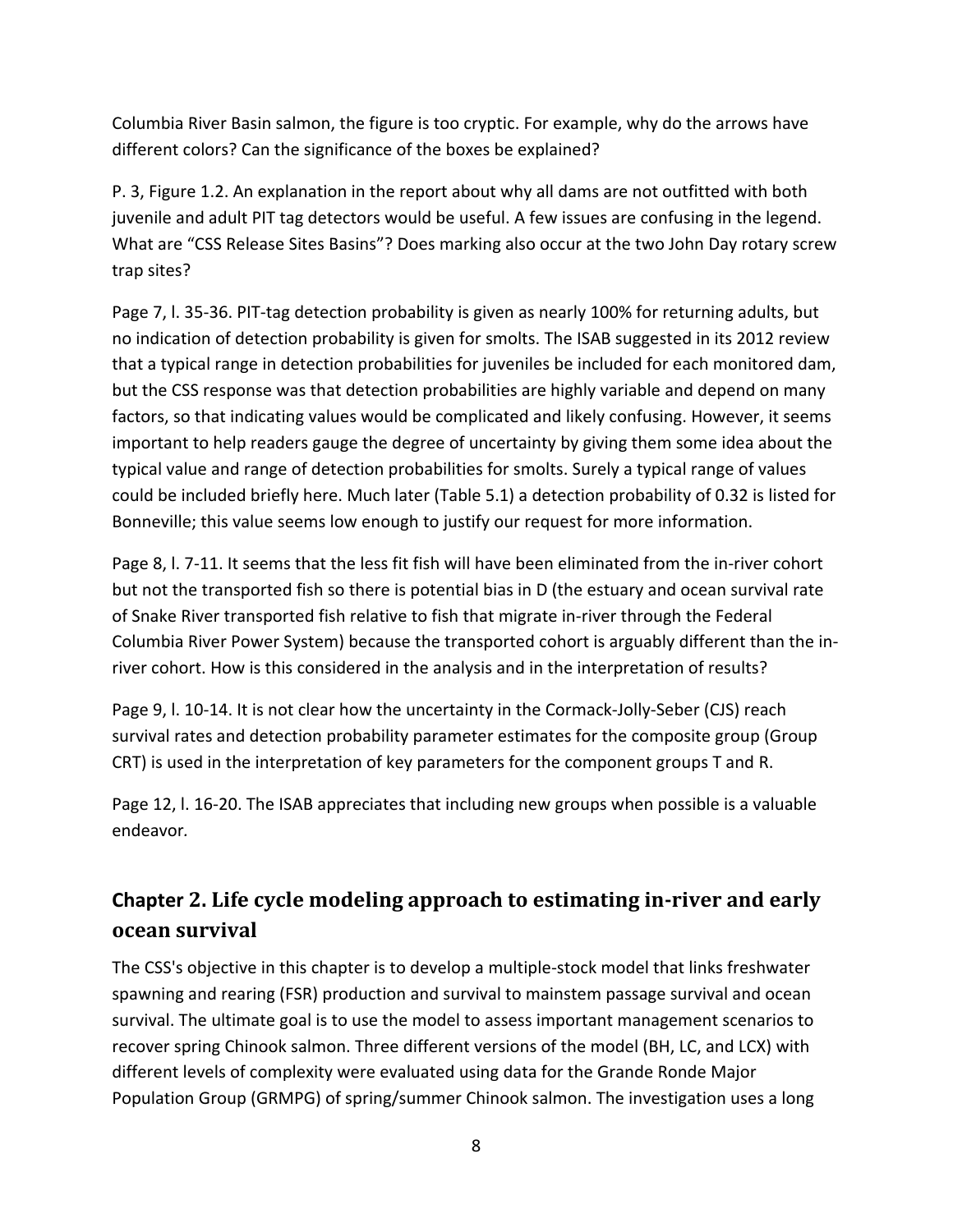time series of SAR data and smolt per spawner data for up to six populations within the GRMPG. The analytical approach is characterized as a first step, indicating the investigators plan additional work with the model. The ISAB encourages the investigators to continue with model development and to explore ideas presented in the report. Nevertheless, there are numerous difficulties in the description of the model that make it uncertain if the three model versions have been implemented correctly in this initial step. Below, the ISAB provides a number of detailed comments on the analysis.

The ISAB advises that an alternate but similar approach would be through the use of state‐ space models in a Bayesian context. This would allow the incorporation of natural variation in the transition between life stages that is currently ignored in the CSS's approach and the ability to incorporate prior information on some parameters in a more natural way rather than, for example, assuming the second year of ocean survival is exactly 0.6. Applying a hierarchical approach to the spawning parameters across the populations would also allow some sharing of information across population when data are sparse. Finally, it would also provide probabilistic forecasts of future population trajectories.

The Introduction and other sections of Chapter 2 pose two questions:

- (1) "*What changes in stream productivity* [salmonid productivity in rearing streams] *would be required to achieve population recovery if hydrosystem survival were to remain at the status quo?*"
- (2) "*What changes in hydrosystem survival would be required to achieve a 20% increase in population abundance by a particular time in the future?*"

These are important questions yet they are not addressed in this report. The ISAB encourages the CSS to address these questions using the next version of the model.

The three models used by CSS provide a sensitivity analysis in that the initial model (BH) is a simple Beverton‐Holt model and subsequent models increase complexity, including variables that would enable the model to address management scenarios. Graphs are used to show the fit of the models to data, but a more formal statistical evaluation of model fit would be worthwhile in addition to graphs. For example, comparison of the smolts per spawner model fits using the BH and LCX models did not visually seem very different, but it may be very different when looking at residuals.

The key utility of the LCX model is the inclusion of the survival function that involves the PDO, upwelling index, and Powerhouse passage. A form of the relationship was developed in Petrosky and Schaller (2010). It would be worthwhile to show a plot of Chinook survival in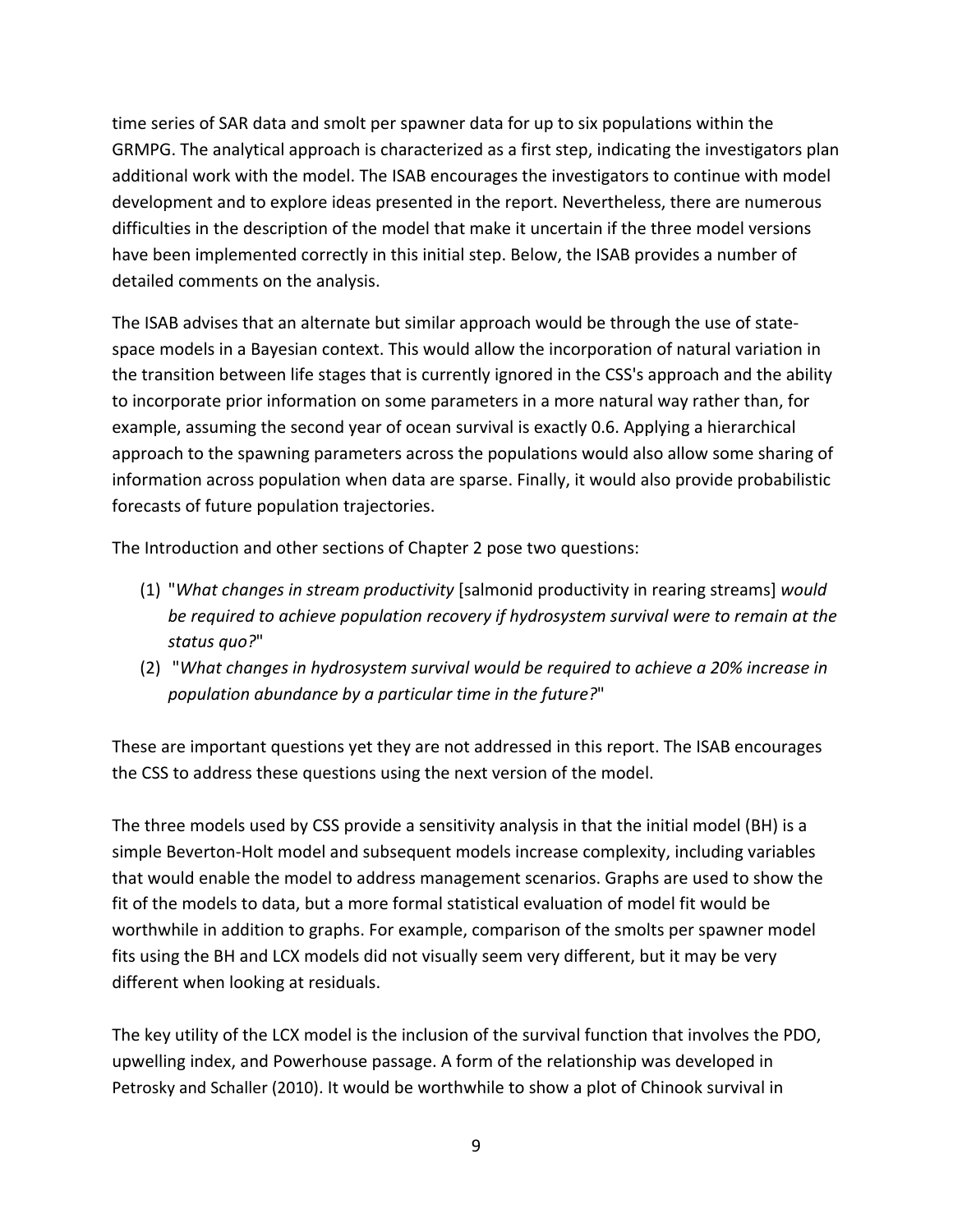relation to these three variables and to describe the amount of survival variability explained by them. Given that the Powerhouse variable is key to management scenarios, are there changes in the hydrosystem over time that are not accounted for by this variable, other than spill which is part of the index? The discussion suggests that the Powerhouse variable (NPH) is the key variable in the survival function, yet no data were presented to show this, including "B3" which is discussed but not shown.

The modeling approach assumes survival at sea is essentially the same among the populations. It would be worthwhile to provide a correlation matrix describing the extent to which population survivals are correlated. How are missing survival values handled when developing a pooled survival estimate in Equation 9?

There is no evidence provided in the report supporting the primary assumptions in the model related to ocean survival, i.e., (1) that GRMPG populations share a common ocean survival, (2) that ocean survival is not density‐dependent (capacity parameter set to infinity), (3) that survival in the 1st ocean year is a function of PDO, UPW, and NPH, and (4) that survival in subsequent ocean years is a constant (2nd ocean year = 0.6, 3rd ocean year = 0.7). For example, does evidence from tagging (PIT tags, CWT tags, genetics) support the assumption for a common ocean survival among GRMPG populations? Positive and significant relationships between ocean growth and adult abundance of Columbia River Chinook and coho salmon and steelhead (e.g., Jacobson et al. 2012 and other references cited in their report) are a reflection of limits to ocean carrying capacity of salmon. There is also evidence for density‐dependent (feeding competition) effects on growth and survival at both juvenile (1st ocean year) and later ocean stages. An accumulating body of scientific evidence supports the hypothesis that 1st‐year ocean growth and survival and, thus, brood‐year strength is determined in two stages, called the "Critical Size and Critical Period" hypothesis (Beamish and Mahnken 2001; Farley et al. 2007; Jacobson et al. 2012). The modeling approach described in this chapter addresses only the earliest (ocean entrance) stage, when predation is the primary cause of mortality, versus later stages during the first summer, fall, and winter at sea when mortality is physiologically based. The use of environmental variables that reflect physiological and bioenergetic constraints on growth (e.g., availability of nutrients regulating food supply; ambient water temperatures in ocean regions where juvenile Columbia River Basin salmon are distributed during summer, fall, and winter) might improve model fits and predictive capabilities. Biological indices directly reflecting growth after ocean entry also have a strong relationship to abundance of adult returns (Jacobson et al. 2012).

The ISAB is aware of at least two other life‐cycle models under development by NMFS scientists that use Grande Ronde spring Chinook data. Buhle et al. (2013; draft in review by ISAB) incorporate Grande Ronde data into a statistical model that estimates the effect of hatchery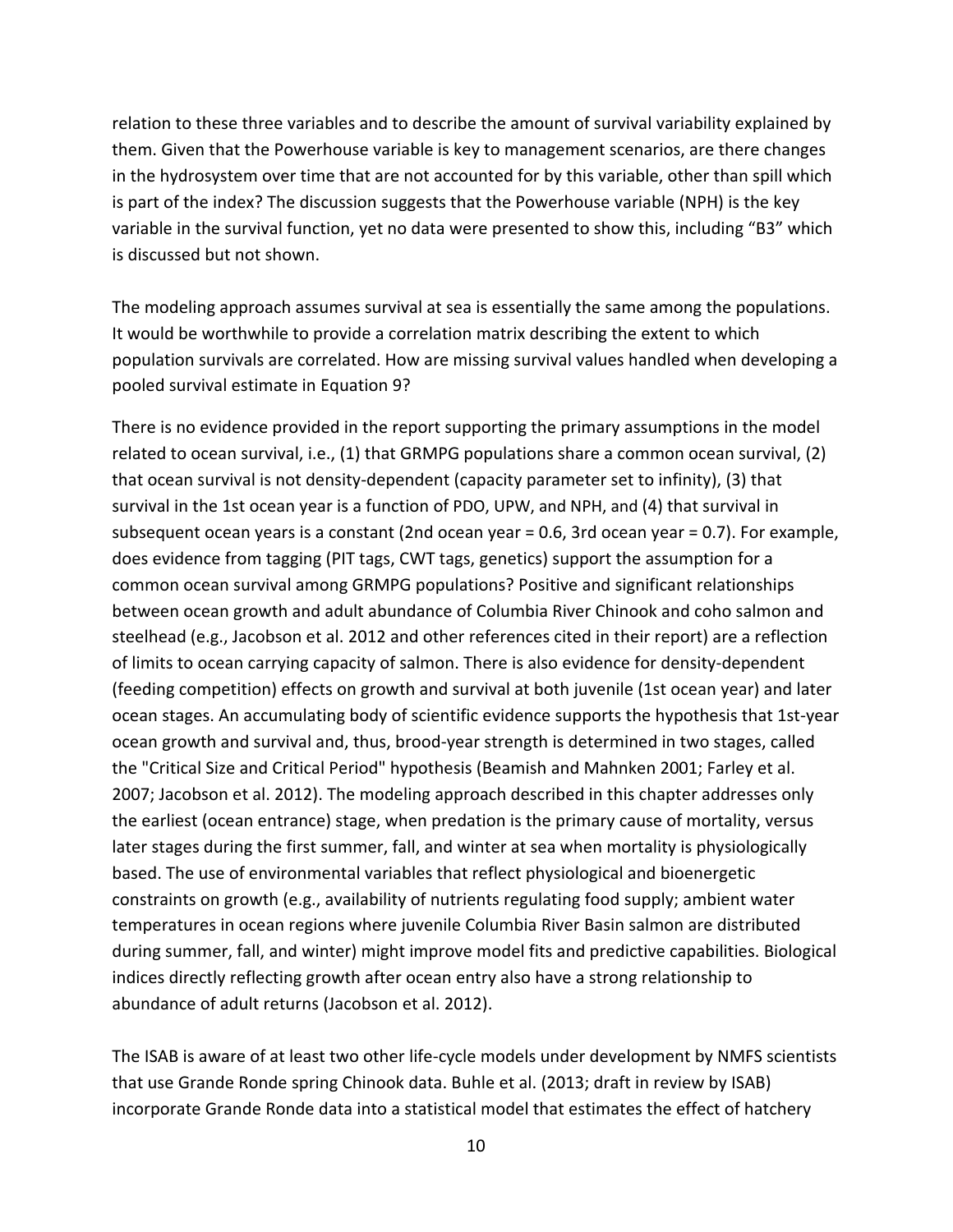supplementation on wild salmon productivity and capacity parameters. Cooney et al. (2013; draft in review by ISAB) are developing a model specific to Grande Ronde spring Chinook while targeting the freshwater phase. It would be worthwhile for CSS to communicate with these other investigators.

The discussion notes the large model residuals for Upper Grande Ronde and Catherine Creek populations during the early period when smolt survival data were not available. As a consequence, model results for these populations relied on pooled survival data. The interpretation for the large residuals was that actual survival in these streams must have been much higher during this early period, which then declined when monitoring began. The investigators should consult (or continue to consult) with people familiar with the Grande Ronde Basin, such as Rich Carmichael and Tom Cooney, to see if there is evidence for a somewhat rapid decline in spawner to smolt productivity during this early time period. What known changes might have caused this decline?

Tables 2.3 and 2.4 show the modeled productivity and capacity estimates for the six populations and three models. The ISAB understands that the habitat condition of these six watersheds varies considerably from disturbed to somewhat pristine. How well do the productivity and capacity estimates correlate with known condition of the habitats? If these estimates do not match expectations, does this mean that the pooling approach has forced all variability onto the spawner to smolt stage, leading to unreasonable estimates? What are the units in these tables? If the units are smolts per spawner at low spawner density and total smolts, how do they compare with observed values?

Two of the models include age structure of Chinook. Is fecundity allowed to vary with age, as it should? We encourage the investigators to further develop models that incorporate age at maturation as this tends to be an important life history characteristic in the Columbia Basin that does not receive the attention that it deserves. Growth is a key factor affecting age at maturation. Variable age at maturation helps reduce risk associated with catastrophic events.

The models and data provide evidence for strong density dependence at the spawner‐to‐smolt stage. When comparing this relationship among the populations, what does it tell us about the need for habitat restoration? Is the decline in productivity steeper for degraded versus undisturbed habitats, or does the overall relationship shift with respect to habitat condition?

#### **Specific Comments and Questions**

P. 21, l. 15‐25. The data used in the model fitting are described, but no data are shown in the report. It would be helpful to actually see the brood table for the adults, the covariates (NPH, PDO, UPW), and the juvenile data used in the model fitting. The brood data are assumed to be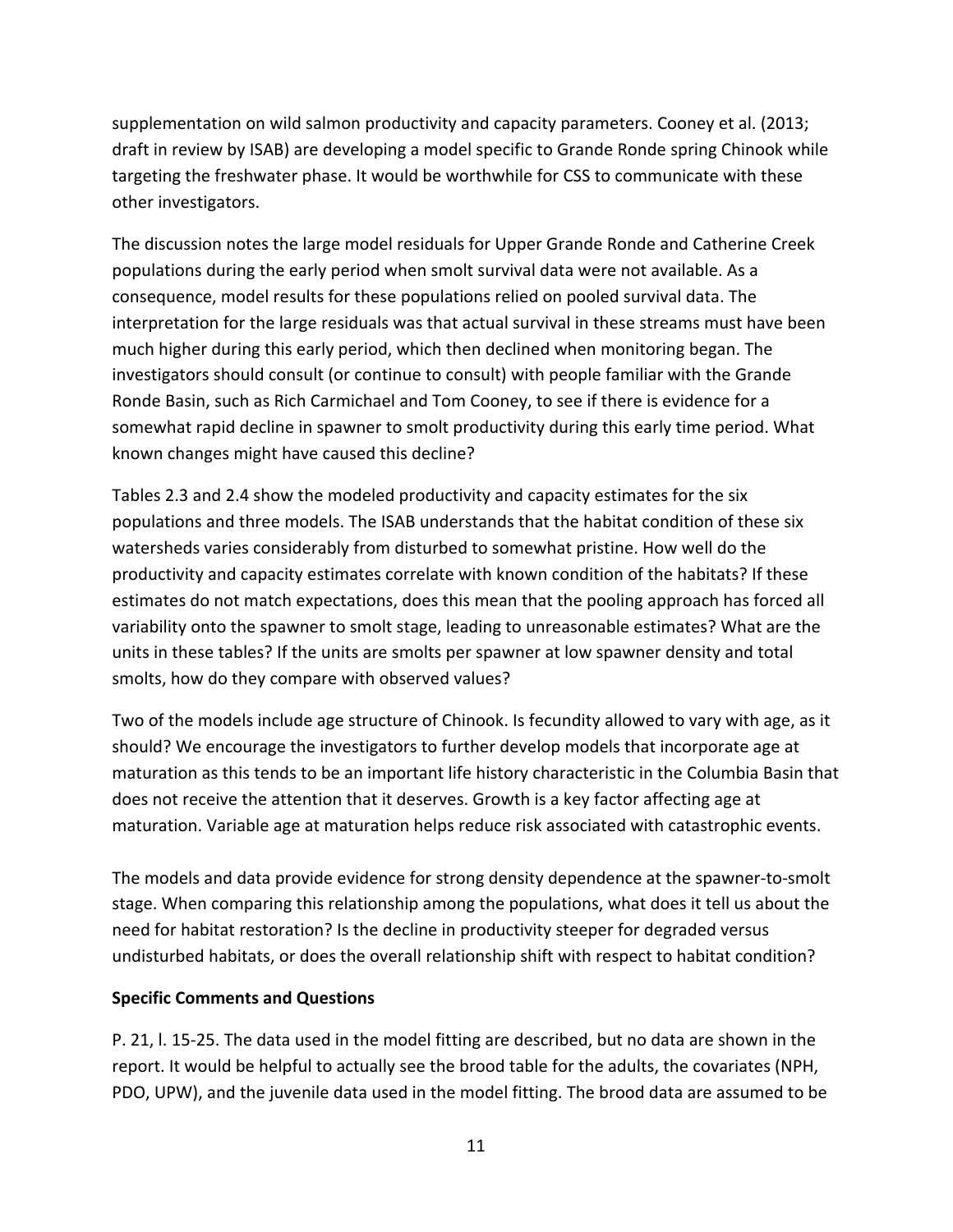known exactly, but as indicated on p. 21, data include reconstructions from fishery catches, which are not known exactly. Hence there is some additional error in the brood table that may not be captured by the model, that is, does the process error variance (the  $\sigma^2_{\tiny R_{p,a}}$  of equation 10) capture all of the uncertainty in the observed data?

P 23. Figure 2.1 indicates that smolts are subject to two survival rates (s0 and s1), but equation (2) only uses s1. This needs to be clarified. The ISAB does not understand the figure. Why are there three spawner boxes with the first two for populations 1 and 2? What are populations 1 and 2, and why are they special?

P. 24. A life cycle model is created starting on page 24 that predicts the expected number of fish in the next stage given the number at the previous stage. No variability is introduced in the number of fish moving to the next stage, e.g., equation (2) indicates that the number of ocean fish is exactly equal to the number of smolts multiplied by the survival rate rather than this being a binomial process. A flow diagram of the model is presented in Figure 2.1, but the diagram does not use the notation from equations (1), (2), etc. It would be helpful to add the defined variables from the equations to the flow diagram.

P. 25, l. 17. Equation (8) needs clarification. It is true that the total number of spawners from a brood year is defined this way, but not all spawners from the brood year are on the spawning grounds in the same year. Consequently, using S<sub>p,t</sub> for the number of spawners back in equation (1) "mixes" spawners from different calendar years into the same year of spawning. Should not the number of spawners in year *t* be a combination of 3 year‐olds from this brood year + 4 year-olds from the previous brood year, + 5 year-olds from two years previous? This is shown at the bottom of Figure 2.1 where recruits are merged from several brood years (the notation is a bit odd as Run3(p, t+3) becomes Recruits (t). The t-index "jumps" here invisibly. Better notation is needed.

P. 26, l. 21‐31. The ISAB does not understand the likelihood equations (10), (11), and (12). In equation (10), the product is taken over the index *t,* yet *t* appears on the left term. It should be function of (p,a). Similarly in equation (11), the left term should be a function of (p) only. How are equations (10) and (11) then combined over all (p,a)? Presumably by a direct product, but this is never explicitly stated. Equation (11) is in terms of  $J_{p,t}$  but this is never defined in Table

2.1, nor in the model equations (1) to (8). How are these values determined? Similarly in equation (12), neither  $R_{_{t}}$  nor  $\sigma_{_{R}}^{2}$  is ever defined in the table of notation nor in the model equations. How was the variance estimated? Were the MLE equations solved explicitly?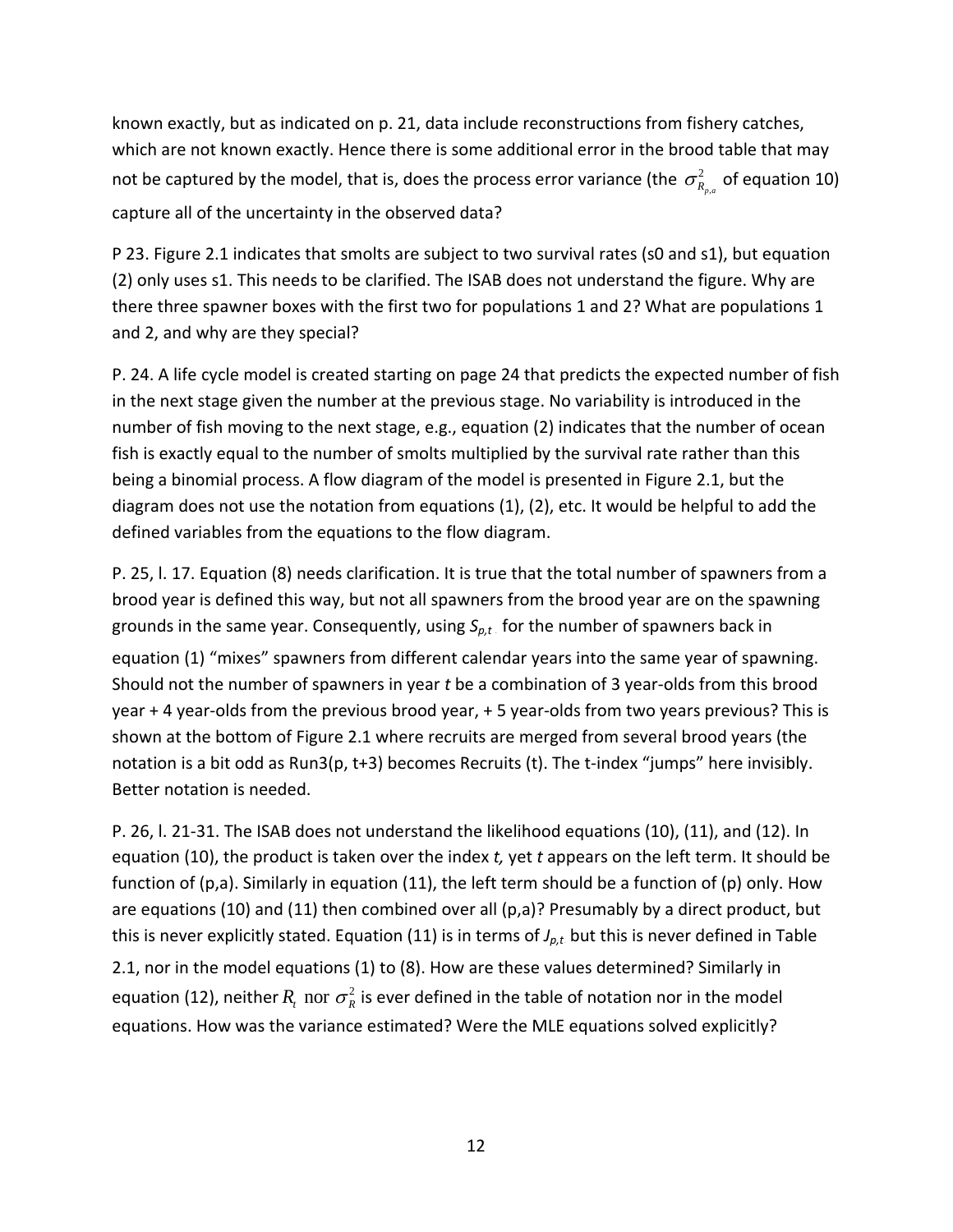No model assessment is reported, e.g. evaluating plots of observed vs. expected results for lack of fit or any substantial outliers, assessing whether an over‐dispersion to determine if any adjustment is needed, etc.

Because all of these models are likelihood fits, a table of AIC values should be presented to show the relative support of the three models to the data.

The use of the fitted model to investigate scenarios is a nice way to investigate what type of future average population trajectory can be expected. The report does not present any results arising from this feature of the models.

P. 28, l. 17‐20. The ISAB is concerned that in Table 2.4 the smolt capacity terms go to infinity in some models. Also it appears that the smolt productivity (Table 2.3) and capacity are highly negatively correlated so that if estimated capacity declined the estimate productivity increases almost directly. Perhaps a re‐parameterization of the model may be more numerically stable. What is the sampling correlation of the two parameters?

P. 28, l. 19‐20. How do predictions of capacity in Table 2.4 agree with levels of smolt production in streams, i.e. are the estimated capacities much higher than observed levels of production, etc.? Standard errors should be presented for all estimates to assess how well they have been determined.

P. 30, 33. It is also odd, in Figure 2.3 and 2.6, that the fitted values for recruits in the CC population do not match the large upward trend seen in the 1970s. A similar situation is evident in the GR population. The other populations seem to match the observed data much better. Why is this so? There is some explanation in the Discussion (page 38, l. 7‐16), but the ISAB had difficulty following the logic. Perhaps it is a model fitting error where the model converges to a local minimum without changing the initial parameters for the LC and GR populations?

#### **Chapter 3. Effects of the in‐river environment on juvenile travel time, instantaneous mortality rates and survival**

Regression models were used to investigate the influence of environmental and operational covariates on the estimates of instantaneous mortality and fish travel time. A statistics‐on‐ statistics approach was used rather than embedding the covariates directly into the CJS mark‐ recapture models. The ISAB also commented on this issue in our 2012 review, to which the authors responded that perhaps they would include a paragraph in future reports about this topic. AIC was used to investigate the different models, but only the top model in the model set was used for inference rather than the usual model‐averaging approach.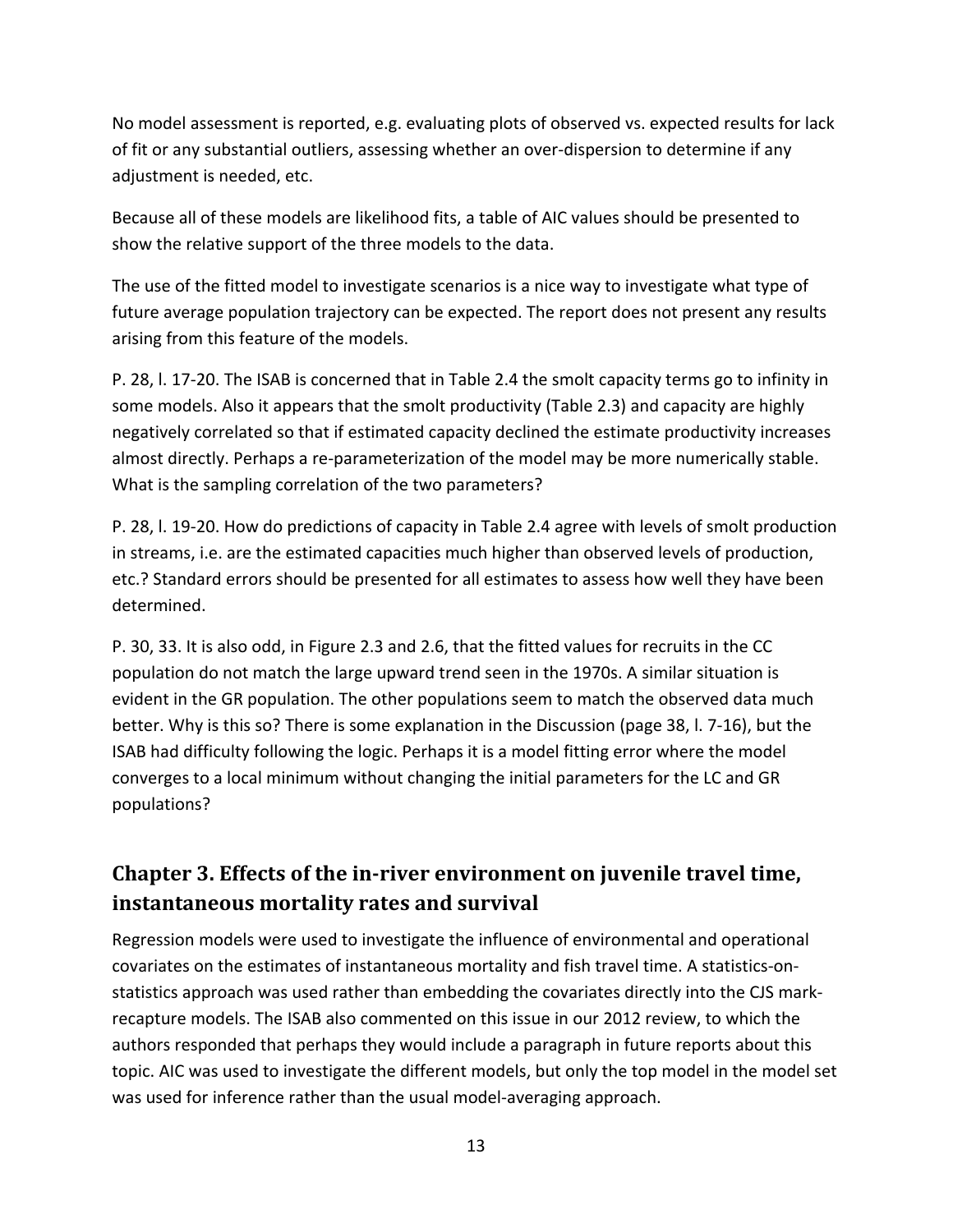#### **Specific Comments and Questions**

P. 41, l. 12‐19. The ISAB suggests also including fall Chinook salmon in this chapter in the future.

P. 41‐42, Study area and definitions. The written description of the three reaches, the species and cohorts used would be easier to digest if a diagram was presented showing the general reach structure (a Y pattern with LGR‐>MC< and RIS‐>MCN joining before MCN‐>BON) and which species and cohort structure used for each reach.

P. 44, l. 13‐23. The discussion of the meaning of Z is a bit long and superfluous. The instantaneous mortality rate parameter is well known in the fisheries literature. Simply cite any one of a number of standard reference books.

P. 44, l. 24. Equation 3.3 needs some care. The estimated value of Z applies to all fish that start passage at the start of a reach, including those that do not survive to the end of the reach. However, the mean FTT is based only those fish that survive the entire reach. Consequently, the mean FTT is based on fish that tend to swim faster (because they did survive) and so will "underestimate" the exposure time of the entire cohort of fish. It should be possible to modify the CJS model to incorporate both the travel time and Z directly in the estimation process, or perhaps small simulation in an appendix will show that equation (3) works well enough that any bias is negligible. [Again, the responses to the 2012 report dealt with this issue; perhaps adding a paragraph to future reports is justified.] The modified CJS model would also give the SE of Z directly.

P. 45, l. 1‐3: Would it also make sense to estimate the variance using bootstrapping?

P. 45‐46, Multi‐model inference. The use of information–theoretic techniques for model selection is a standard method for this class of problems. However, this method typically presents the AIC model weights for the top models and does not just pick the "best" model. The appendix needs to be improved to show the model weights for the top models. In the response to the 2012 report, the CSS indicated that all models were more than 3 AIC points lower than the top model. Is this still the case? As well, it is quite common to present the total model weight of models that contain each variable to see the relative importance of each variable (as in the 2012 report). Model averaging should be used for the predictions from the model set. The appendices also don't present any standard errors for the coefficients.

P. 46, l. 29, equation 3.7: Consider specifying log(Z) or sqrt(Z) as the dependent variable.

P. 48, l. 23‐25: This interpretation seems reasonable, but the data are not sufficient to rule out other explanations. The ISAB encourages the CSS team to consider other explanations in addition to spill.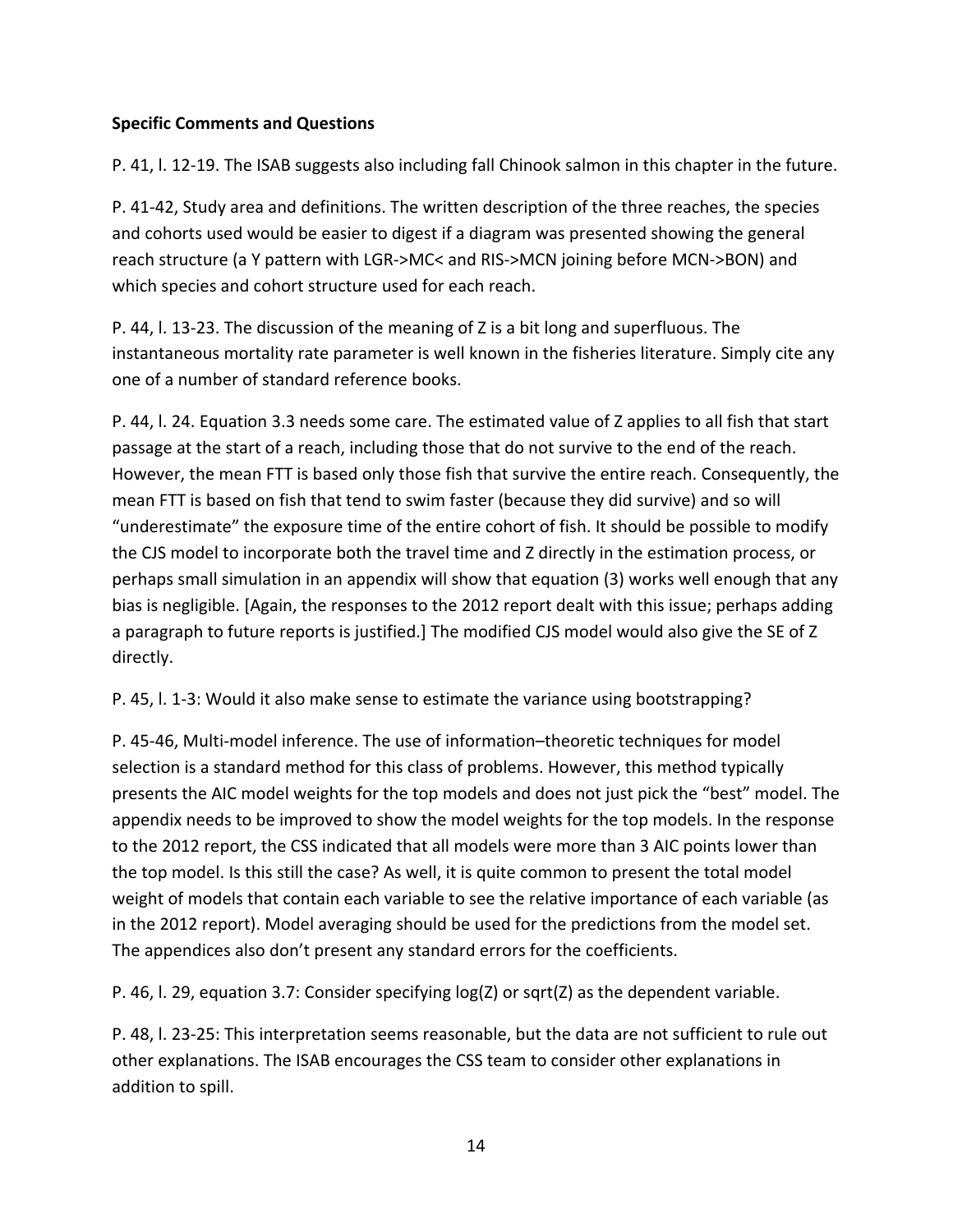P. 48, l. 26‐29: Interpretations of the results in Appendix 3.1 are questionable. WTT has 5 positive and 3 negative coefficients while surface passage has 3 negative out of 10 scenarios, and the interaction of Day and WTT means the interpretation of WTT effect depends on Day.

P. 48, lines 41 to 43: Interpretation of results appears questionable based on Appendix 3.2. WTT has 2 positive and 2 negative coefficients, Spill has 4 positive and 4 negative coefficients, Temp has 7 positive and 1 negative coefficients, and Surf Pass has 1 positive and 2 negative coefficients.

P. 50‐51, Figs. 3.1‐3.2. Each estimate is treated as an independent observation, even though several of the response values are from the same calendar year. Is a random effect of year needed to address any correlation in the estimates within a year? It is difficult to tell from Figure  $3.1 - 3.2$  if this could be a problem. Some assessment of this potential problem is needed.

P. 53. Table 3.3 (incorrectly labeled as Table 2.3) shows that the  $R^2$  for predicting Z are generally low, so it is not clear if the "best" models in Appendix 3.2 actually have any predictive power.

P. 53, l. 22‐24: See previous comments regarding interpretation of results.

P. 54, l. 4‐17: 3.2): See previous comments regarding interpretation of results based on the material presented.

#### **Chapter 4. Patterns in Annual Overall SARs**

This Chapter updates the CSS time series of smolt‐to‐adult return rate (SAR) estimates of previous reports with an additional year of data (final 2010 estimates for steelhead and new 2011 estimates for Chinook salmon). The same methods are used as in previous years. The ISAB advises that annual updating and reporting of the SAR values is important and should continue. In addition, the ISAB appreciates the new reporting in this chapter of SARs for Snake River Basin wild spring/summer Chinook and steelhead at finer geographic and major-population-group (MPG) scales.

As in last year's report, SAR estimates are compared to the NPCC (2009) 2%‐6% SAR objectives, and the conclusions are identical to those in last year's report. The ISAB appreciates the discussion of the SAR objective in the Introduction, and we agree that a more detailed consideration of SAR objectives is warranted. Ideally, SAR objectives should be estimated for each species and ESU of salmon based on realistic values needed to support robust viable populations. The values should consider differences in SAR for yearling versus subyearling life histories. The life cycle model presented in Chapter 2 appears to be poised to address this issue,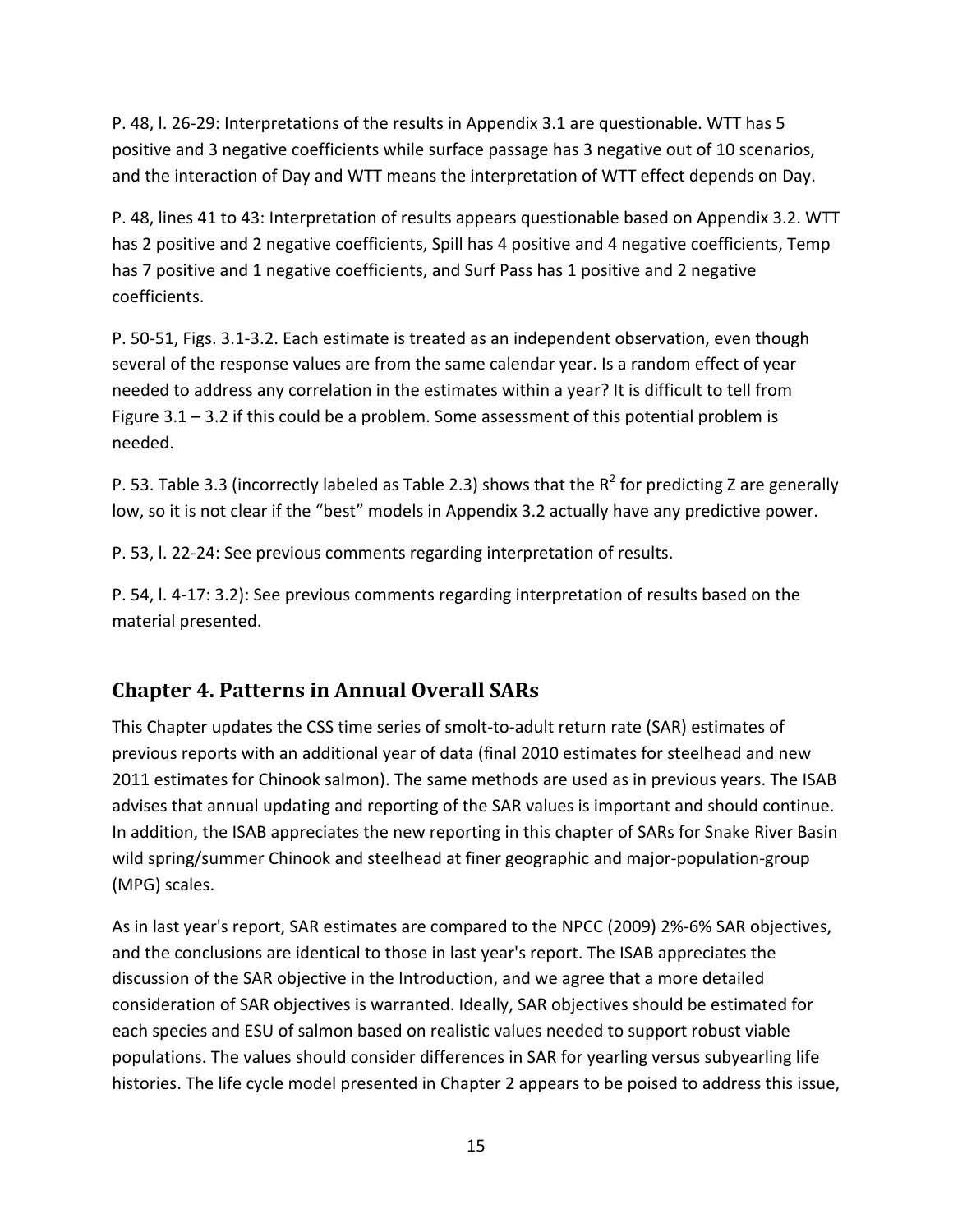at least for Grande Ronde spring Chinook. It would be worthwhile for CSS to utilize the SAR data in hand to help develop SAR objectives for each species and ESU.

The report notes the potential to expand some analyses. Some work is being planned to investigate the systematic differences in SARs between run reconstruction (RR) and PIT‐tag methods, but no results are reported here. The ISAB encourages this expansion when data allow. The SAR data form the basis for many additional analyses that are needed to inform management of the hydrosystem.

#### **Specific Comments and Questions**

P. 60. More discussion or equations are needed to explain the difference between  $T_0^*$  and  $T_0$  and to define t<sub>i</sub>. T<sub>0</sub><sup>\*</sup> appears (on page 60) to be calculated identically to T<sub>0</sub> in Equation A.1, but perhaps that is because the  $t_i$  are not equivalent to the  $X_i$  in Appendix A (i.e., it is not clear).

P. 61, L. 41‐43, P. 62, L. 1‐17. The investigators back‐calculate survival during the first year at sea, while assuming a constant 80% annual survival of sub-adults. As noted in the report, this approach "*assigns all ocean survival rate variability of the S.o1 life stage.*" We interpret this to mean that year-to-year variability in survival after the first year is transferred to S.o1. If so, it is not clear why the metric S.o1 is needed given that it does not necessarily capture the true variability in survival that occurs during the first year at sea. For example, the plot below shows the tight correlation of S.o1 with S.oa (Columbia mouth) based on data in Table 4.52. The problem is that readers less familiar with the methods may think S.o1 does capture variability only associated with this life stage while removing variability during subsequent stages at sea. On page 85, the investigators note that S.o1 and S.oa are perfectly correlated, so why include S.o1?

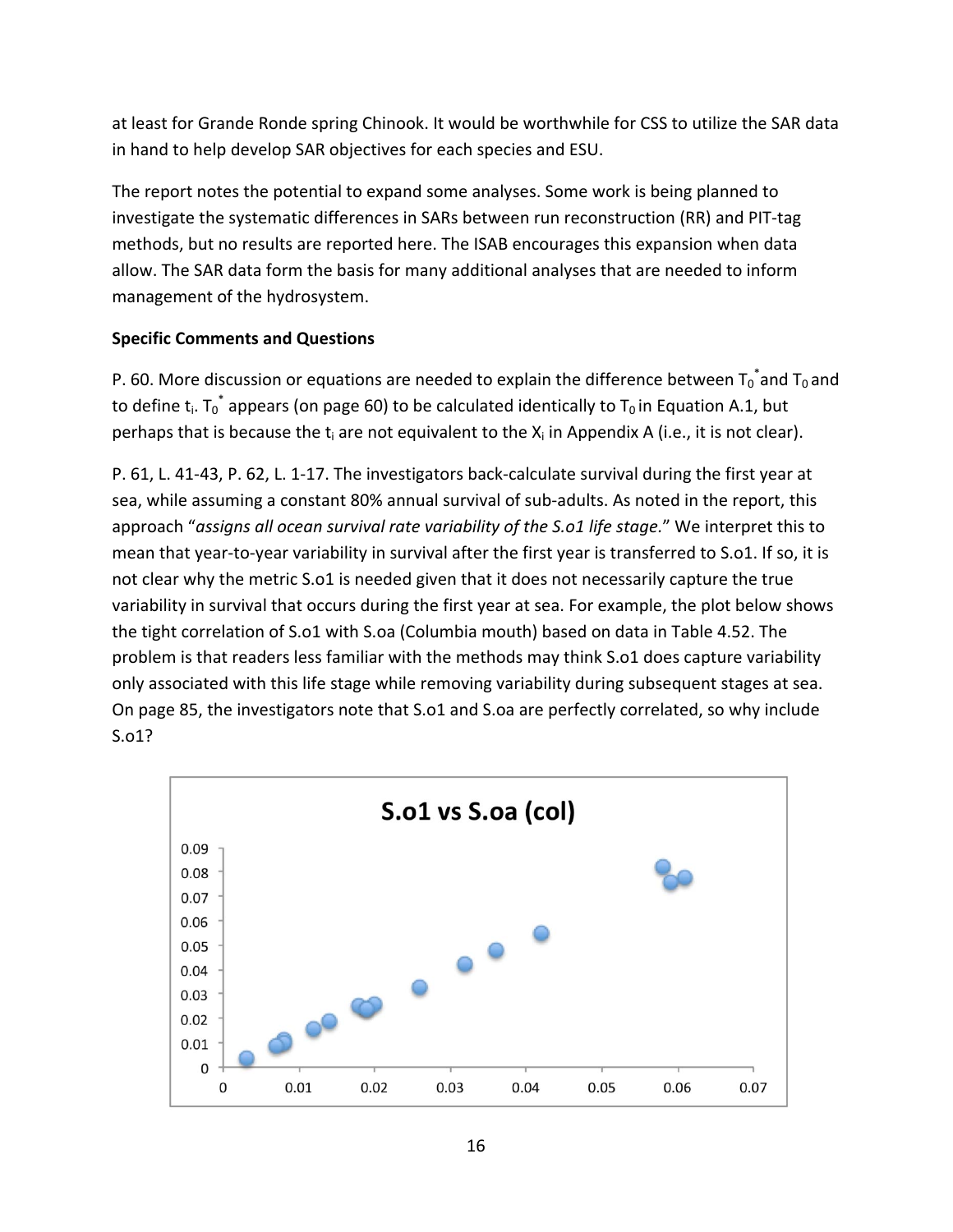P. 63, l. 7‐11. The influence of jack salmon on SAR values is noted. To what extend has the relative abundance of jack salmon changed over time and therefore influenced the variability in SAR values? To what extent do jacks affect SAR values for hatchery versus wild salmon, given that jacks are more common among hatchery salmon? Larson et al. (2013) found that mini‐ jacks contribute many fish to SARs among fall hatchery Chinook salmon when included in the calculations. What fraction of total SARs does mini‐jacks represent if included?

P. 63, l. 15‐18. The SAR of the reintroduced Clearwater Chinook stock is strikingly low compared with that of other stocks. Can you reference any projects that are looking at this low SAR value?

Investigators in the Snake River Basin have reported somewhat low and variable survival of smolts from release locations to the uppermost detection dam. Is there any correlation in upstream survival with survival through the hydrosystem and beyond?

P. 67, l. 10‐11. Why is it not possible to calculate a SAR when very few sockeye are transported?

P. 67, l. 15‐39. SARs for John Day and Yakima Chinook are clearly much greater than SARs of Snake River Chinook. How do the SAR values compare after standardizing for passage through dams?

P. 71, l. 14‐15. It is not clear why calculation of the Snake River sockeye SAR from LGR‐to‐GRA in 2010 is not possible, given that it was calculated for LGR-to-BOA (shown in Table 4.33).

P. 79, l. 14‐17. Fig. 4.11 does not show in‐river survival as described in the text – it is Fig. 4.13 that contains these data. But the authors make a good point about the high mortality in the RIS‐ MCN reach. Survival in the upper Columbia needs to be monitored. The effect of this high mortality on Wenatchee steelhead is noted in the text, but the effect seems to be even greater for Leavenworth Chinook where MCN-BOA SAR is often 1% or less (Fig. 4.11).

P. 83, l. 10. It would be worth indicating that Knudsen et al.'s (2009) result that CWT/elastomer/ad clip‐marked fish with PIT tags returned at a 25% lower rate than those without PIT tags implies that the survival rate for fish without PIT tags was 33% higher than for those with PIT tags. Stating the ratio in this way facilitates direct comparison with the 19% (line 5) and 35% (line 15) higher SAR estimates from run reconstruction relative to PIT tags.

P. 85, l. 7‐9. Would not the high degree of correlation between S.oa and S.o1 be expected because of the assumption that survival is constant (80%) for each subsequent year at sea? It seems that variability could only come from annual variation in age at maturity. If this is true, then this paragraph seems misleading or uninformative and should be revised or deleted (see above comments related to P. 61, L. 41‐43, P. 62, L. 1‐17).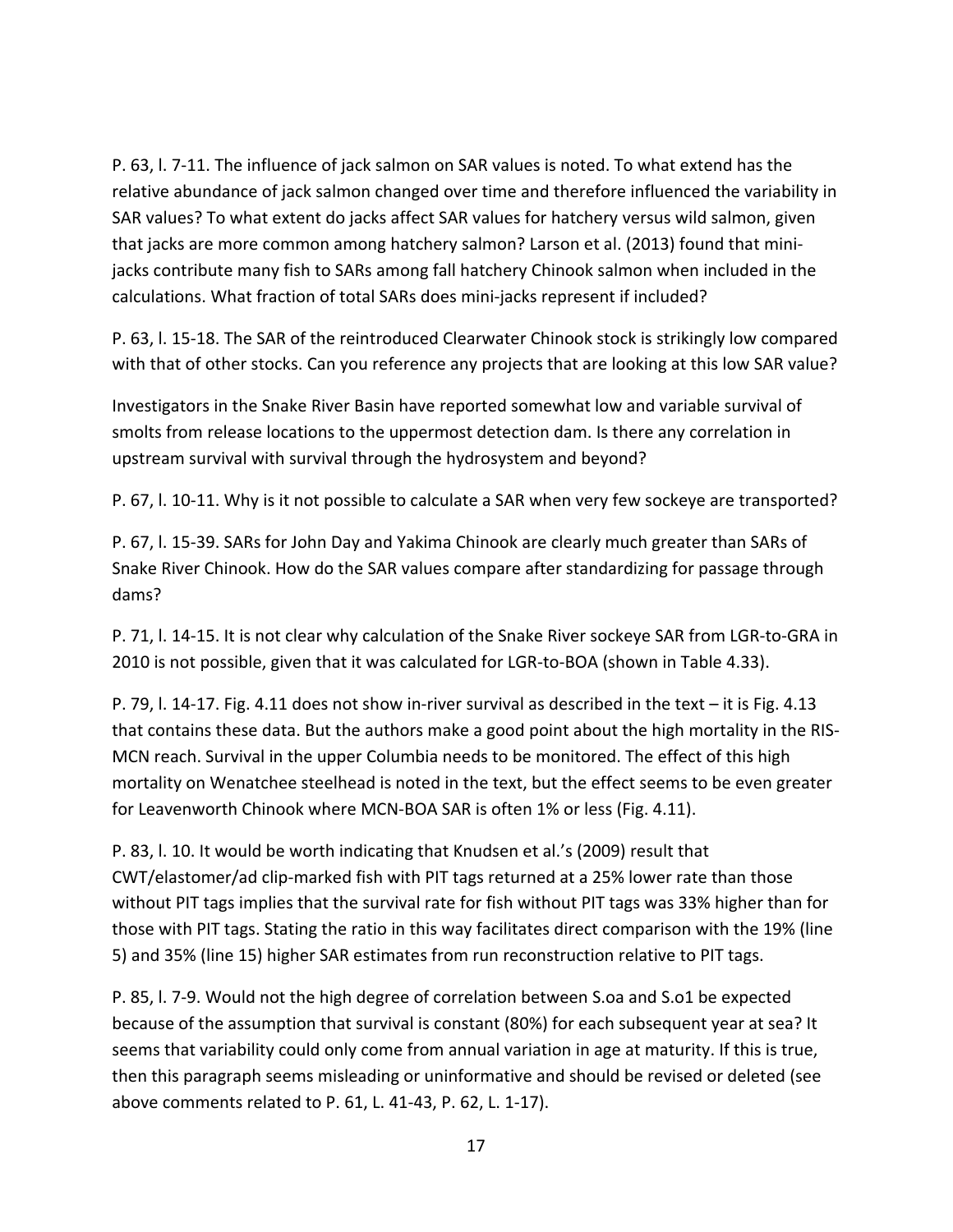P. 86, l. 26‐34. The lack of correlation of wild and hatchery steelhead SARs may be related to large differences in life history characteristics. Wild smolts are older (2 or more winters in freshwater) than hatchery smolts (1 winter in freshwater). The apparently lower SAR of B‐run steelhead (Clearwater) might be related to more years spent at sea or differences between A‐ and B-run types in ocean distribution and migration patterns.

P. 87, l. 36‐45. The ISAB agrees that more work needs to be done on potential biases associated with PIT tag shedding and mortality, and the authors provide a good discussion of this issue.

P. 88, l. 6‐46. As noted above, the usefulness of the S.o1 calculation is questioned because it is perfectly correlated with S.oa and the suggestion that you have an independent estimate of S.o1 may be somewhat misleading. This does not mean that research conducted with S.o1 is not valid, rather the investigators could have simplified the analysis and simply used S.oa.

P. 89, 15‐16. Is there benefit in investing in juvenile PIT‐detection equipment in some of the dams to address the issue in the 4<sup>th</sup> bullet point of the conclusions?

## **Chapter 5. Estimation of SARS, TIRS and D for Snake River Subyearling Fall Chinook**

The ISAB acknowledges that the inclusion of estimates of SARs, TIRs, and D for fall Chinook salmon in the CSS is a work in progress. This chapter first estimates the amount of bias in SARs that could be introduced by holdover juveniles. It then estimates SARs, TIRs, and Ds for subyearling fall Chinook based only on release groups that are thought to have small numbers of holdovers.

Unless one is familiar with how the CSS estimates the SARs, it is not clear how holdovers cause problems. It would be helpful to give an explanation of how holdovers cause problems in the CSS methodology by looking at several scenarios. For example, suppose holdovers did not migrate through the hydrosystem and died before reaching LGR. Then the CJS estimates of survival are unaffected and S1 captures the death rate from release to LGR. Estimates of SAR are unbiased. Then suppose holdovers migrated through the hydrosystem and were not detected (e.g., migrated when the PIT‐tag detectors were offline). Then the holdovers are indistinguishable from the previous scenario. Estimates of survival though the hydrosystem are unaffected except for S1, which now is a combination of survival from the release site to LGR + holdover proportion. Estimates of the number of smolts alive at LGR are biased downwards (holdovers are thought to have died). Consequently, when an adult fish returns from the holdover group, it inflates the SAR because the denominator does not include the holdovers. If only some holdovers are detected (e.g., those that stay in the hydrosystem until the next year), then explain the impacts on the various parts of the estimate of SAR. A diagram would be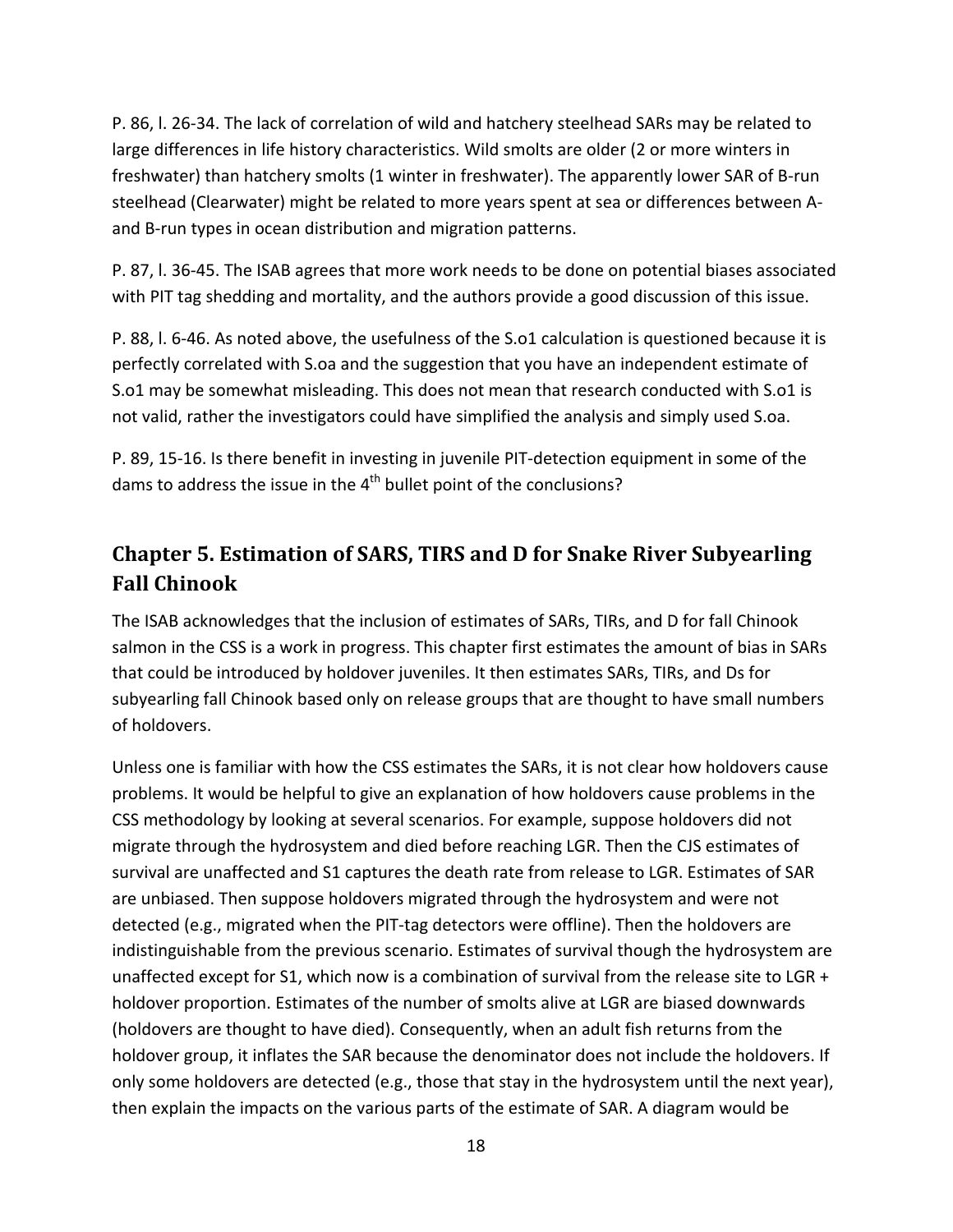helpful. This comment was also made in the ISAB's 2012 review – perhaps some clarification is needed to prevent it being made in future drafts.

The simulation was generally well described but only in writing. Many readers would find a model description with equations or a figure describing the parts of the model easier to follow. This is especially true for the equation for  $N_{bias}$  (p. 119), where it is unclear how HO<sub>u</sub> is computed and why it enters into the equation for  $N_{bias}$  in the way it does. It should be noted that the simulation is actually completely deterministic and that all ranges for the extent of the bias simply reflect three different survival rates when backcasting the holdover detections at Bonneville to LGR.

The report indicates that there is a model that gives some indication of which release groups have low holdover proportions. For the groups where the holdover proportions are high, is it possible to model some of the movement and thereby estimate the size of bias?

#### **Specific Comments and Questions**

P.116, l.35. "*… fish passing during the winter shutdown are not represented in estimates of survival and detection…*" This needs to be clarified. These fish look like "deaths after release" prior to LGR and only affect S1. Other estimates of survival and detection are unaffected. The ISAB agrees that returning fish will contribute to the numerator of the SAR and cause bias.

P.117, l.2. "*However, using the predictions to isolate and remove individual marked fish … proved unsuccessful.*" The ISAB is not sure how this differs from removing entire groups of fish that are thought to have high holdover rates? More details are needed.

P.117, l.34. "*The presence of winter migrants … and survival estimates in the CSS method.*" The ISAB did not understand the last phrase starting with "*and survival estimates.*" If the holdovers were not detected, only S1 is affected (along with C0).

P. 117, l. 34‐36: The authors state, "*Since holdover fish could not be easily removed from release groups for SAR estimation using predicted holdover probability, it was important to evaluate the total bias that could occur in SAR estimates if any holdover fish were present in the release groups used.*" It would be useful to have additional explanation for why this is the case. If the explanation is available elsewhere in the report, refer to the location of those details here.

P.117, l.38. "*…CJS derived SAR estimates.*" The CJS model is used only to estimate the C0 value, and so it is not correct to say that the SAR is derived from this model.

P.117, l.37. Does the 21 December date refer to the Bonneville shutdown date, and does the 5 December date refer to the LGR shutdown date? This needs clarification.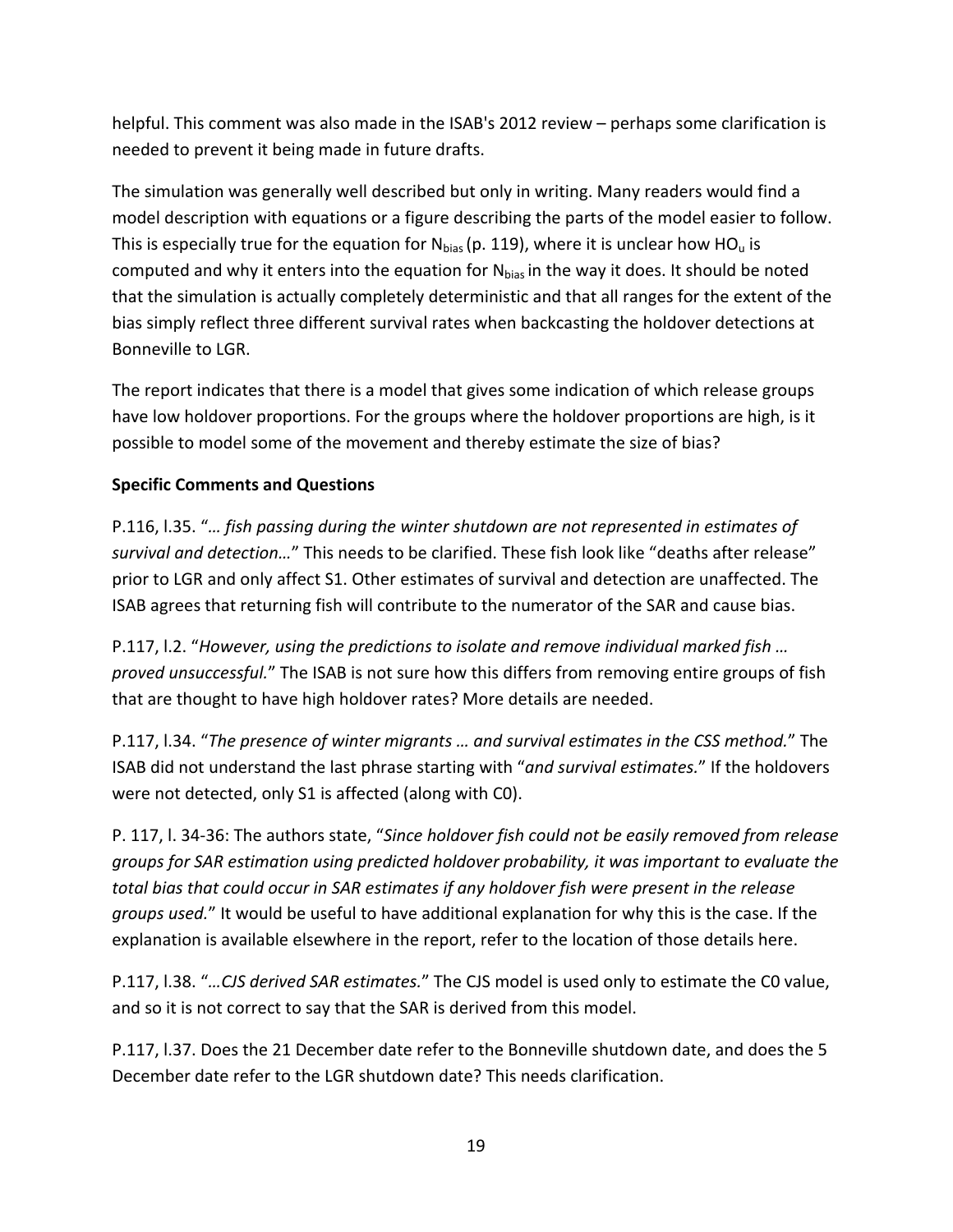P. 119, l. 11‐14. The ISAB agrees that this conservative approach is a good idea.

P. 119, l. 22‐23. Adding a ("*winter passage*") proportion to the ("*estimated spring passage*") population does not make sense. Is the first value a number (i.e., a population rather than a proportion)? Unfortunately, it is impossible to tell from the imprecise definition of  $HO<sub>u</sub>$  in the equation that follows. This section remains very unclear (despite ISAB comments about the issue in reviewing the draft 2012 report). The ISAB does not understand the calculation of  $N_{Bias}$ , although we presume it is done correctly, and just not explained accurately.

P.120, l.13. Why is the % bias expressed as a fraction of the (incorrect) CSS SAR and not the correct simulated SAR?

p.120, l.20. "*Those fish would have been part of the Co…*" Here the authors need to be careful about the actual Co and the estimated Co (which is used in the SAR). If the holdovers were undetected, then yes they are part of the actual Co, but they would have been treated as "deaths" after release and prior to LGR and would NOT be included in estimated Co and not in the denominator of the SAR.

P.125, l.16. "*… low holdover detection probability*". Perhaps this should read low holdover detection rates. A release group could have a 0 holdover detection probability (migrates during shutdown) but still have substantial bias in the SAR.

P. 140, l. 17‐19. "*The confidence intervals on the wild mark groups tended to be much wider than those of the hatchery groups due largely to relatively low numbers of wild fish marked each year relative to hatchery releases."* It would be useful to mention other reasons for the wider confidence intervals.

P. 143, Table 5.26. It seems worth noting that all TIR are greater than 1 and three D values are significantly less than 1.

P.146, l.8. Won't there be bias even if the holdovers were NOT detected in the hydrosystem? Please clarify.

## **Appendix A: (SR), SAR, TIR, and** *D* **for Snake River Hatchery and Wild Spring/Summer Chinook Salmon, Steelhead, and Sockeye**

This Appendix presents the methodology for the computation of the SR, SAR, TIR, and D parameters along with extensive tables of results. This chapter is an update of similar material from previous years.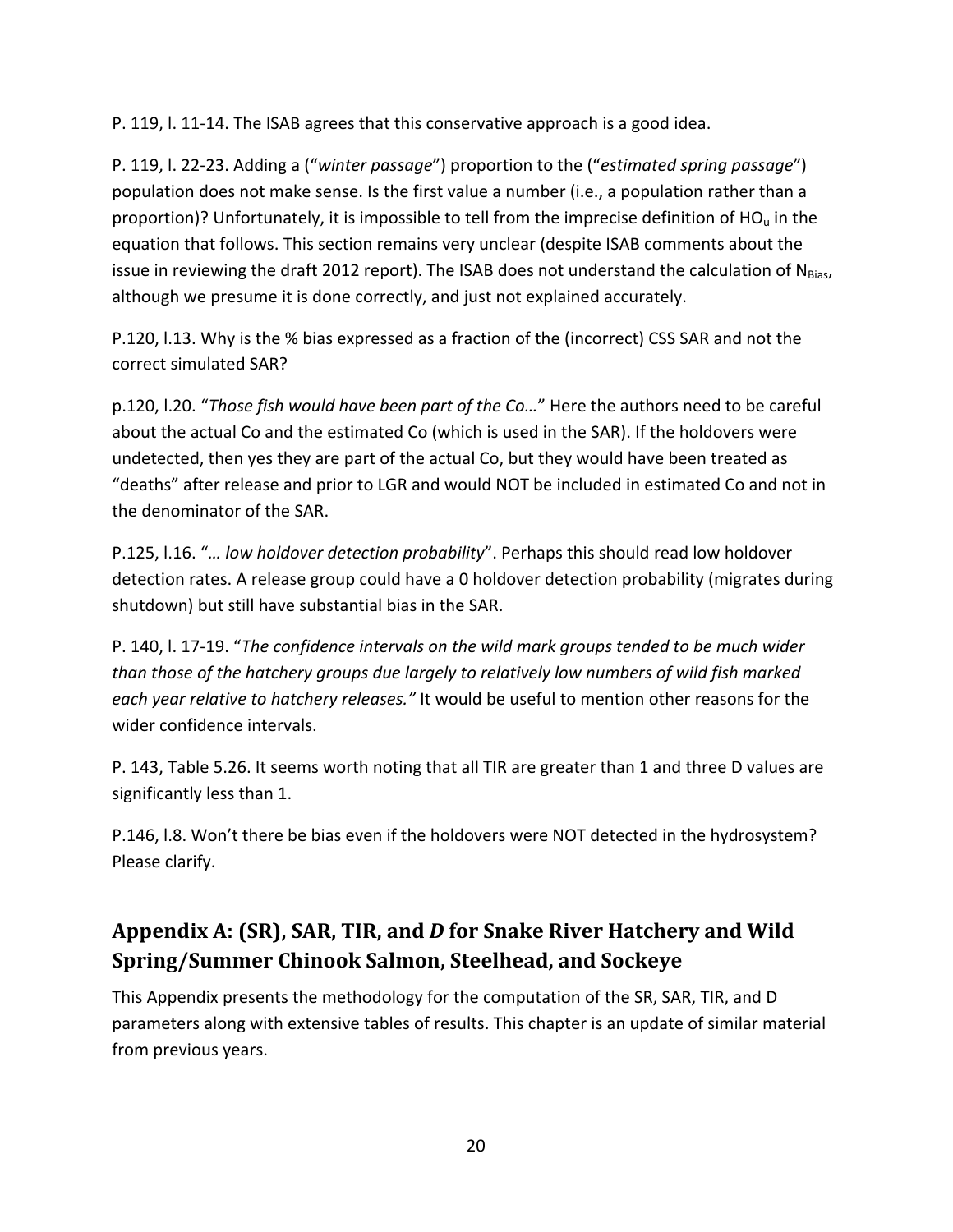In order to understand the equations, a flow diagram would be helpful showing where the various statistics and parameter lie. This was also commented on in the ISAB's 2012 review.

The model fitting of the relationship between  $log(TIR)$  and  $S_R$  needs additional thought because the TIR implicitly includes  $S_R$ . The ISAB suggests that plotting  $log(TIR)$  -  $log(S_R)$  against time or by itself would be more informative. This should provide some information about possible differential ocean survival.

#### **Specific Comments and Questions**

P. 2, l. 33‐41. The sentence on lines 38‐39 indicates that if point estimates of reach survival exceed 100%, they are considered unreliable and deleted "for the plots." Were these points retained for computing the  $S_R$  values and confidence intervals that are presented in the tables? Selectively omitting survival estimates that exceed 100% will bias the distribution of the remaining estimates, and consequently, the median or average of this distribution will tend to underestimate  $S_R$ .

The notation  $d_0$  and  $d_1$  – in which the subscripts refer to  $C_0$  and  $C_1$  fish – is confusing because it seems incongruous with the notation  $d_2$ ,  $d_3$  and  $d_4$  in which the subscripts refer to dams.

P. 9, I. 34. This is not really an expected value since it depends on the random variables  $d_{5,0}$ , etc.

P. 10, l. 30‐32. It is not clear why for 2010, equation A3 is considered to be better than equation A6 "*because of remarkably low detection probabilities at LMN that were probably a result of the noted bias.*" A short explanation would be helpful.

P. 11. In Equation A.10, SAR(Tx\_t) is shown to be calculated by summing adult counts at three dams ( $AT_{LGR_t}$  +  $AT_{LGS_t}$  +  $AT_{LMN_t}$ ). However the  $AT_i$  are not defined anywhere; is there a procedure to obtain a cumulative count over the dams that prevents counting the same adult fish more than once?

Is it statistically reasonable to conclude from  $S_R$  values for Snake River Chinook in figures A.2 -A.3 (i.e., data in tables A.1 - A.3) versus corresponding SAR values for  $C_0$  fish in figures A.7 and A.8 that SAR values are typically higher for wild than hatchery Chinook whereas  $S_R$  values are typically the same for wild and hatchery Chinook (or perhaps slightly higher in hatchery Chinook)? This conclusion (if supported by the data) would indicate that wild Chinook typically survive better than hatchery fish below Bonneville and would be worth reporting here.

P.44-45. Characterizing the relationship between  $log_e(TIR)$  and in-river survival  $(S_R)$ : The sentence on lines 36‐37 states that "*the effectiveness of transportation as measured with TIR should be partly dependent on in‐river survival.*" More generally, TIR must depend on the trade‐ off between (i.e., the relative magnitudes of)  $S_R$  and D. For Figure A.18, it might be more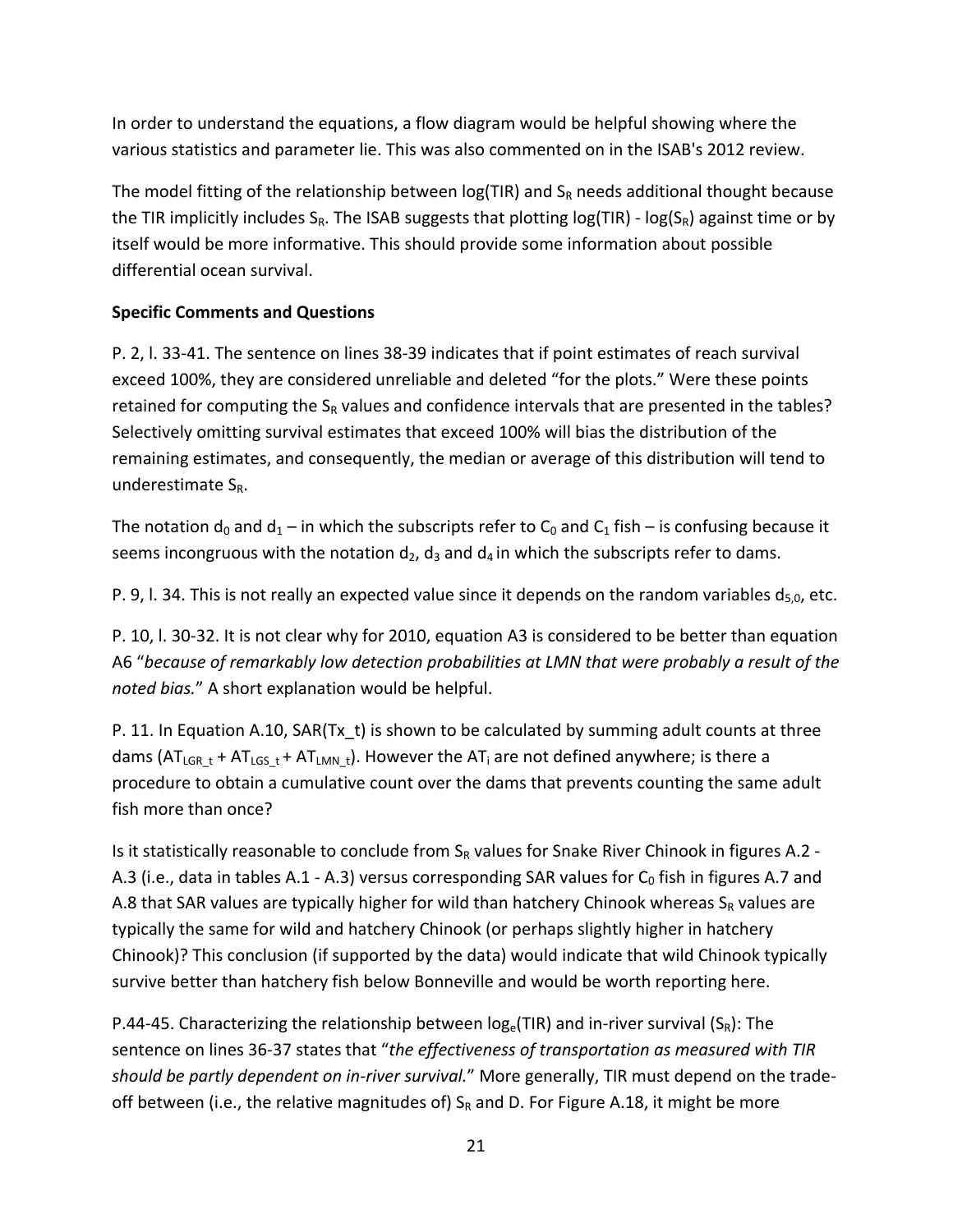informative to include a reference line that corresponds to the expected relationship between  $log_e(TIR)$  and  $log_eS_R$  when D=0. The plot would then show the amount of variation in TIR that could be attributed to the null hypothesis  $(S_R)$  alone and how much remained to be attributed to D (that statistic could also be calculated). A key point, suggested in the text but not the existing figure, is that a linear relationship between  $log_e(TIR)$  and  $log_eS_R$  (not  $S_R$ ) is expected by definition, and need not be estimated empirically by regression. From equation A.15 (i.e., by definition), TIR = D S<sub>T</sub>/S<sub>R</sub>, so log(TIR) = logD + logS<sub>T</sub> – logS<sub>R</sub> where the logS<sub>T</sub> might reasonably be assumed to be constant at log(0.98). Note that the expected linear relationship requires taking the log of  $S_R$  (which is not done in Figure A.18).

## **V. Editorial Suggestions**

#### Glossary

The ISAB recommends that all acronyms and abbreviations used in the report be included in the glossary. It is very helpful to be able to look at the glossary to be reminded of the definitions. The use of "ESU" was mentioned in the last review, but was not changed in this edition. The authors did explain their age designation methodology (1 salt, 2 salt, and so on) in last year's response to the ISAB review, and the ISAB requests inclusion of these descriptions in the glossary. A number of dam acronyms are missing (e.g., RIS, with no explanation at its first appearance in Table 1.3). This comment was made in last year's review. The response indicated that these acronyms would be (had been?) added to the final report for 2012.

#### **Missing Section**

For future reviews of the CSS Annual Report, the ISAB recommends the inclusion of the draft executive summary. The ISAB understands that this might be modified after the CSS response to our review, but a draft executive summary would provide a useful overview of the report's new contents, major results, and conclusions for ISAB reviewers.

#### **Chapter 1**

P. 1, l. 22. Is 17th year correct? Last year's report states, "15th year"

#### **Chapter 2**

p.19, l.30. How are empirical abundances used to evaluate spatial and temporal variation in salmon survival? Is some rewording needed here?

p.20, l.14. The authors need to clarify what is meant by "intermediate" number of populations and why the number of populations causes problems. Some rewording here?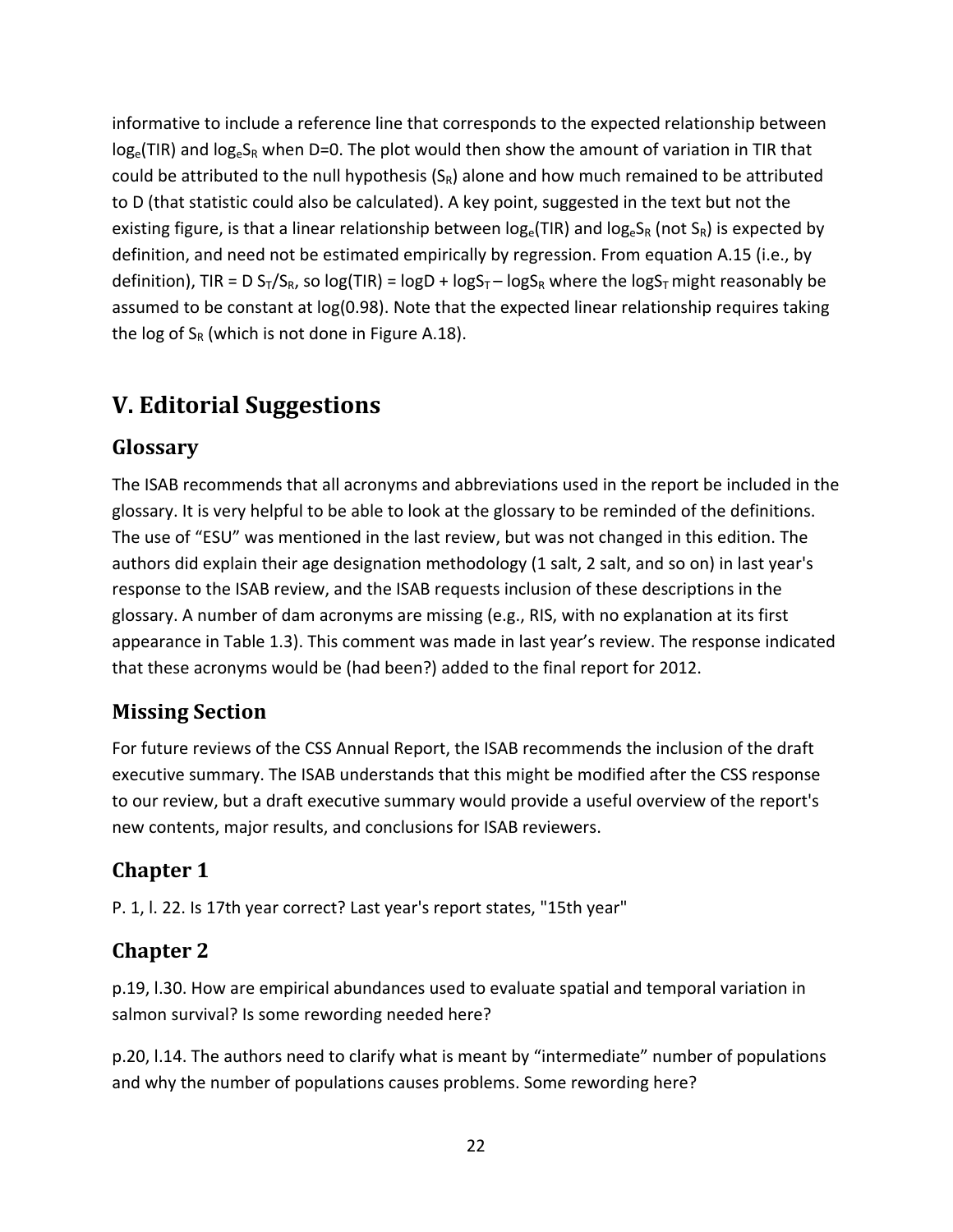p.20, l.41. What is the power‐house contact rate (NPH)? This does not appear in the glossary, and is never explicitly defined anywhere. Is this simply the number of powerhouses on the outward migration path? Why is it a rate?

p.21. l.22. Why are data only from years that overlapped all populations used? Data from years where some of the populations are measured are also informative and should be included.

p.22, l.14. The capacity parameter is set to infinity for the ocean. But infinity is poorly represented in most computer packages, and so was some large value used? Need to be more specific here.

p.24, equation (1) and following equations. The left side of the equation is the expected number of smolts (or other stages of the population) and should be indicated as so.

p.26, equation (9). It would clarify the text if the beta‐terms were indexed by PDO, UPW or NPH rather than 1, 2, and 3.

P. 25, l. 11. Should be third year in ocean; not second year.

p.26, l. 22. Why is there is an additional *a1* parameter when *ap* parameters have already been defined?

p.28, l. 24 "*… within the range of variability of the empirical data…*" Which data? How were empirical data on the ocean survival rates obtained? Perhaps it is meant in the range of the estimates from the other models?

p.28, l. 27. Report the SE for the estimate of the beta‐coefficients. What is meant by "*… the NPH effect is stronger in this analysis*"? There are 4 beta parameters, but only 3 estimates are reported.

P. 30. Figure 2.3. Plot the Y axis (here and other plots) on the log‐scale to uncompress the scales.

P. 31. Figure 2.4. Make these plots on the log‐log scale.

p.32, l. 6. Refers to the BH model, but figures are for the LC model.

p.39, l. 6. How does the logit transform make the effect of NPH stronger?

p.39,l. 12. This paragraph is difficult to follow and needs to be rewritten. It is not clear what the authors are trying to say here.

p.39, l. 41. The authors claim that there are only 13 parameters for the LC model. But there are 6x2=12 parameters alone for the recruit/spawner relationship, plus the ocean survival,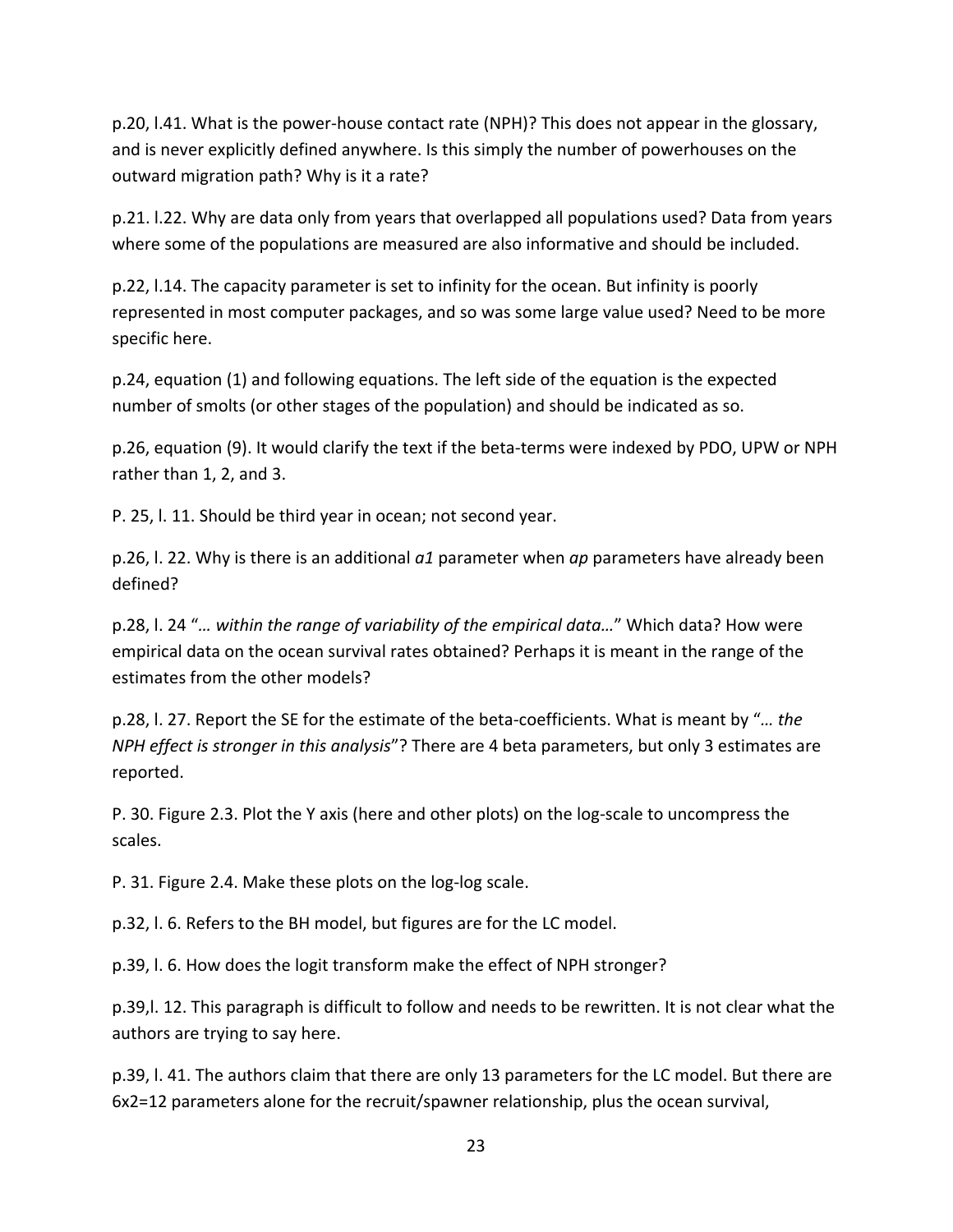maturation, and variance parameters for more than 13 parameters. Please explain how this count was obtained.

#### **Chapter 3**

Given that this chapter of the report is updated each year, it is important to be clear about what years are covered in the text, tables, and figures (e.g., if statistical values, or goodness-offit values are shown, the year(s) over which these values were calculated should be indicated). Some specific locations where clarification is needed are noted below.

p.43, l.10. "survival rate" implies survival per unit time. The CJS model simply gives you a survival probability for that reach.

p. 43, lines 12, 13, 17: Should these years be 1998‐2012? The values in Table 3.1 are slightly different than they were in the 2012 report, which is likely because one more year of data is included in obtaining these values. If true, this means these lines should indicate that one more year of data was used.

p.43, I.19. It would be preferable to use the median c-hat procedure used in MARK and developed by White (2013) to estimate the c-hat value because the methods from Burnham et al. (1987) have been shown to perform poorly.

p. 43, l. 24: Should this be 41% rather than 43% to correspond with Table 3.1?

p. 43, Table 3.1: Here is a case where it might be helpful in the caption to indicate the years over which the CV was calculated. The inclusion of the number of cohorts is appreciated.

p.44, Equation 3.3: An extra minus sign is present in the equation.

p. 46, l.12‐13: It appears from the way this paragraph was written that only six environmental factors were evaluated this year as compared to seven last year (see lines 4‐7 on this page). However, on lines 12 and 13, the authors still refer to seven variables and 128 possible model combinations. Should these numbers be changed to reflect the different number of variables mentioned earlier in the paragraph?

p. 46, l. 18-22: It is not clear whether the authors did two log transformations (e.g., log<sub>10</sub> and In). The latter could be written as  $log<sub>e</sub>$  which the authors do state was something they looked at, but once they mentioned this it becomes ambiguous when they use "log" without a base indicated. Typically, "log" implies "log<sub>10</sub>". This is not the same transformation as log<sub>e</sub> so it is important to be clear which is being referred to in Equation 3.6.

p.46, l.19. "*dependent variable*" is an old‐fashioned terminology. Use "response variable" instead.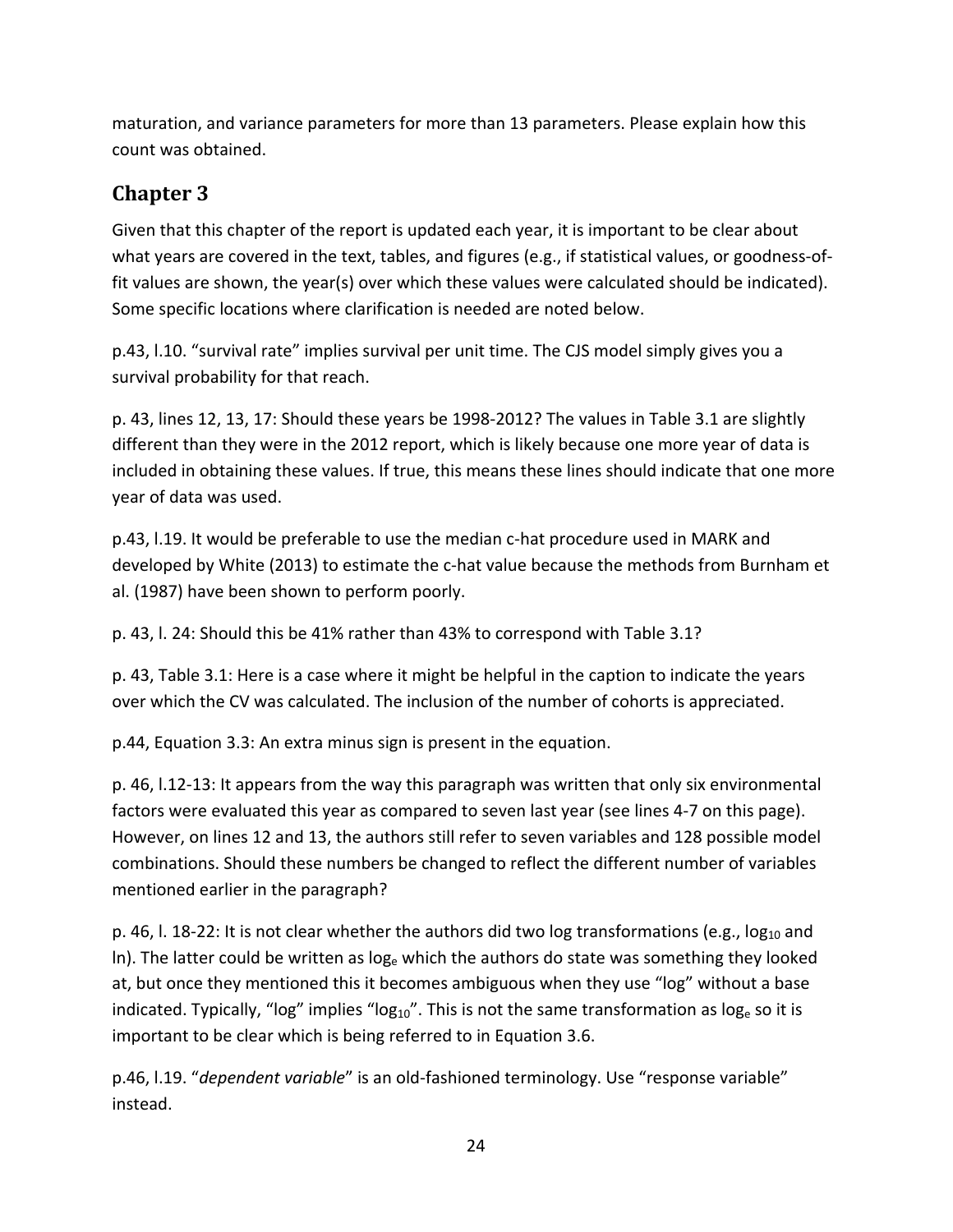p.46, l.27. The authors indicate that a log‐transform is needed for Z, but then equation 3.7 does not show any transform? Was a transformation used?

p.53, l.1. Table should be numbered 3.3 rather than 2.3. r2 should be  $R^2$ . It is not clear how the  $R^2$  is computed for survival as it never was used in a regression model directly but is derived using equation 3.8.

p.54, l.34. It is not clear why improvements in the precision of the estimated survival rates are needed. There may be enough residual variation in the regression models that improving precision of estimates of survival has no impact. A small simulation should be done to see if this is a worthwhile activity.

p. 54, last paragraph. Rather than "precision" the authors likely mean "accuracy." Precision refers to the number of decimal places with which one can make an estimate, and how repeatable an estimate is (i.e., getting the same value over and over again). Accuracy refers to how close one is to the true value. We suggest replacing the word "precision" throughout this paragraph with "accuracy."

p.55, I.12. Model with Day<sup>2</sup> but lacking Day in the predictor set should not be fit as they are not sensible. Such models assume a very strict functional form for the effect of Day that is centered around the value of 0 which is simply not sensible. The "all subsets" model selection procedure will need some guidance to not fit these models. Similarly, models with the Day\*WTT interaction but lacking the main effect of Day and WTT should also not be fit.

Missing tables. In the CSS response to the 2012 ISAB review, the authors state in several responses that they have provided Tables 3.4‐3.7. Why were these tables not included in the 2013 report?

#### **Chapter 4**

P. 57, l. 45 and other places throughout the text. The ISAB appreciates (in response to our comment last year) that confusion about fish age has been eliminated by explicitly defining the CSS' convention of using "salt years," which is now used consistently throughout the annual report. As noted above in our editorial suggestions for the glossary, however, the ISAB requests inclusion of an explanation of this age designation terminology in the glossary.

P. 63, Figure 4.1 – The caption should indicate that RR data for Chinook only extend to 1984 (not 1993 as indicated…this point was raised in last year's review too). Also the data point for 2011 seems to be missing (it's expected from reading the caption).

P. 67, l. 14‐39. The "*Mid‐Columbia River Overall SARs***"** section was mistakenly inserted (same section is repeated on p. 72, l. 3‐38).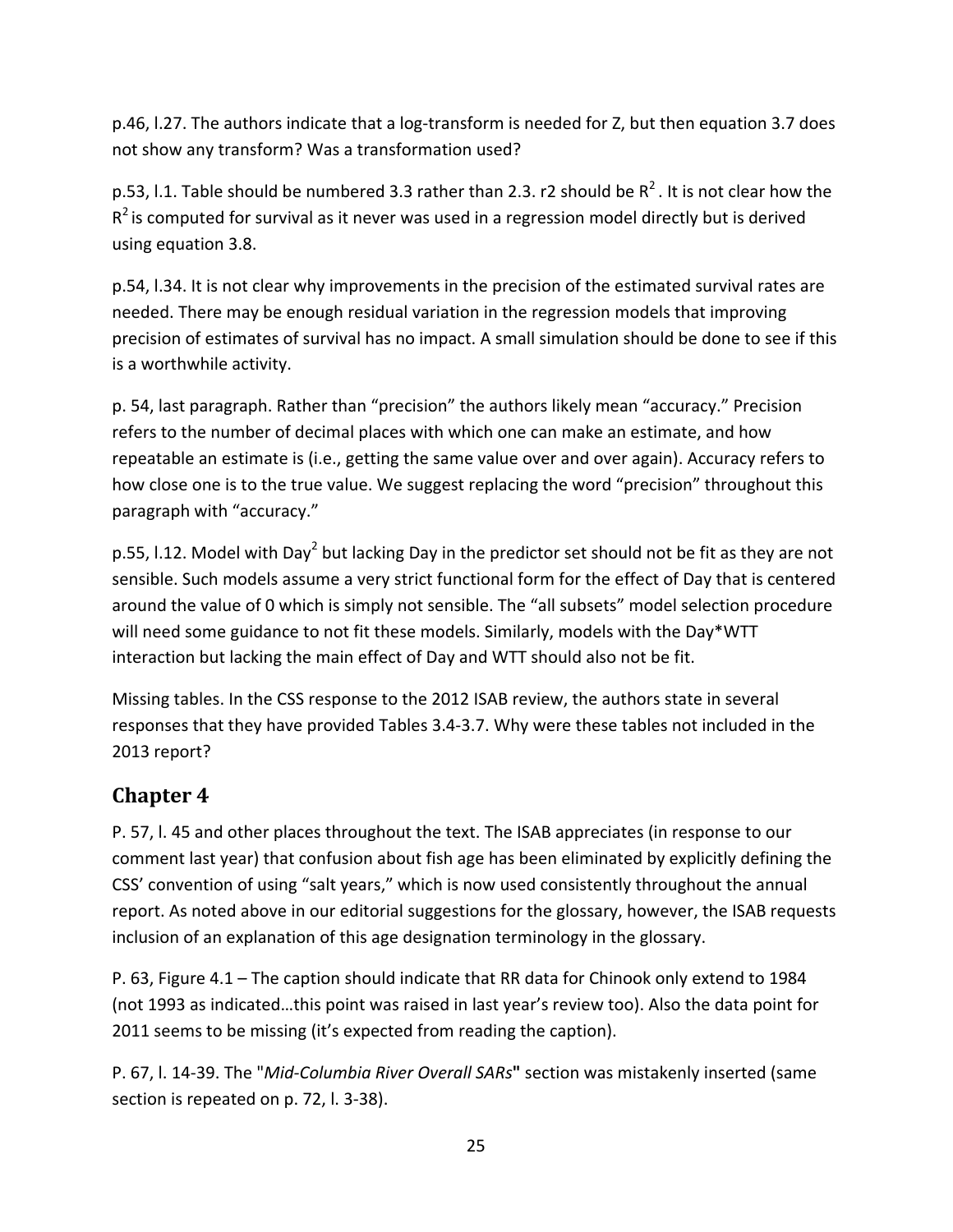P. 69, Figure 4.5 ‐ the caption and text on page 69, line 9 refers to 14 migration years (1997‐ 2010) but only 13 points are indicated in the figure (2010 seems to be missing).

p. 66. Fig. 4.7 is out of order (precedes Figs. 4.4, 4.5, and 4.6) in the draft. This figure is repeated on p. 71 (more appropriate place).

Tables 4.30 and 4.31 are missing and need to be completed.

P. 76‐77, The bottom paragraphs (l. 33‐43) and next page (l. 1‐6) are same as those at top of page 76, l. 3‐19.

## **Chapter 5**

p. 140, l. 4‐5 "*SAR estimates by study category for wild subyearling fall Chinook were only available 4 for three of three years and only for the Snake River release groups (Table 5.24).*" The sentence does not make sense.

p. 145, l. 20 – "mentioned" (not "mention")

p. 147, l. 13 – add "in" to "groups IN 2008"

## **Appendix A**

P. 8. Figure A.1 is very helpful, and it might be useful to include it in Chapter 4 as well.

p. 9, l.13. "*… with the m‐matrix parameters.*" The values of m12 etc. are statistics and not parameters.

p. 10, l. 28. "than" instead of "that"

p. 25. Figure A.8: Update the caption to indicate four (not three CSS hatchery summer Chinook groups).

p. 44. Table A.37: Add bold font for TIR estimate for 2011 (upper CI significantly below 1).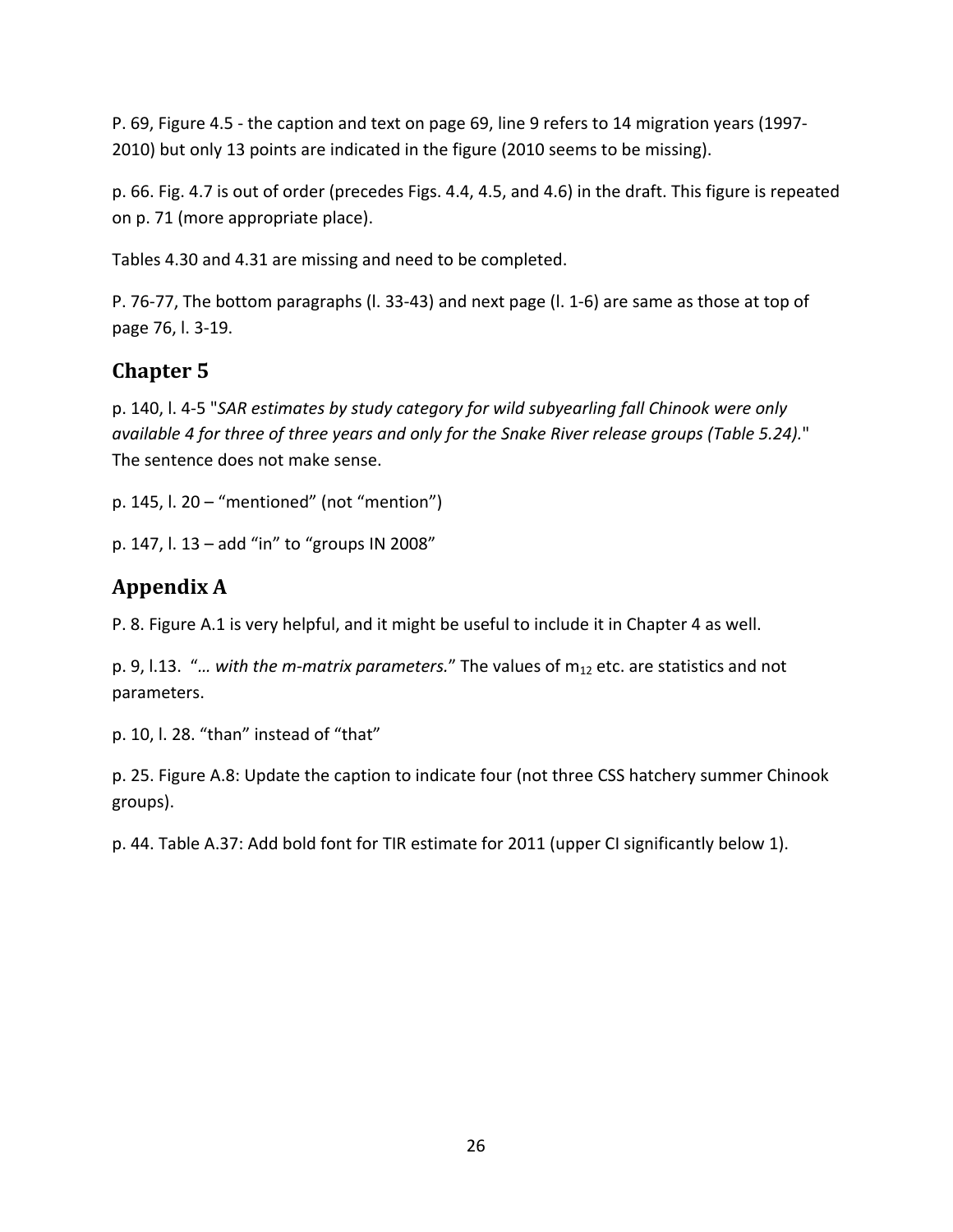#### **References**

- Beamish, R.J., and C. Mahnken. 2001. A critical size and period hypothesis to explain natural regulation of salmon abundance and linkage to climate and climate change. Progress in Oceanography 49:423‐427.
- Buhle, E.R., Scheuerell, M.D., Ford, M.J., Cooney, T.D., and Carmichael, R.W. 2013. Chapter 4.1 Impacts of supplementation on population dynamics of Snake River spring/summer. In R.W. Zabel et al. Life‐Cycle models of salmonid populations in the interior Columbia River Basin. June, 28, 2013 draft report in review by ISAB. NOAA, Northwest Fisheries Science Center, Seattle.
- Burnham, K.P., D.R. Anderson, G.C. White, C. Brownie, and K.H. Pollock. 1987. Design and analysis methods for fish survival experiments based on release‐recapture. American Fisheries Society Monograph 5. Bethesda, MD. 437 pp.
- Cooney, T.D., R.W. Carmichael, B.C. Jonasson, E.W. Sedell, and T.L. Hoffnagle. 2013. Chapter 2.1 Grande Ronde spring Chinook population models. In R.W. Zabel et al. Life‐Cycle models of salmonid populations in the interior Columbia River Basin. June, 28, 2013 draft report in review by ISAB. NOAA, Northwest Fisheries Science Center, Seattle.
- CSS (Comparative Survival Study Oversight Committee and Fish Passage Center). 2011 Annual Report: Comparative Survival Study (CSS) of PIT‐tagged Spring/Summer Chinook and Summer Steelhead. BPA Contract #19960200. 2011.
- CSS (Comparative Survival Study Oversight Committee and Fish Passage Center). 2012 Annual Report: Comparative Survival Study (CSS) of PIT‐tagged Spring/Summer/Fall Chinook, Summer Steelhead, and Sockeye. BPA Contract #19960200. 2012.
- Farley, E.V., J.H. Moss, and R.J. Beamish. 2007. A review of the critical size, critical period hypothesis for juvenile Pacific salmon. North Pacific Anadromous Fish Commission Bulletin 4: 311–317.
- Independent Economic Analysis Board. 2013. Cost‐Effectiveness of Fish Tagging Technologies and Programs in the Columbia River Basin (IEAB document 2013‐1).
- ISAB. 2013. Review of the IEAB Fish Tagging Cost Effectiveness Model. (ISAB document 2013-3).
- ISAB and ISRP. 2007. Review of the CSS Ten‐Year Retrospective Summary Report (ISAB/ISRP document 2007‐6).
- Jacobson, K., B. Peterson, M. Trudel, J. Ferguson, C. Morgan, D. Welch, A. Baptista, B. Beckman, R. Brodeur, E. Casillas, R. Emmett, J. Miller, D. Teel, T. Wainwright, L. Weitkamp, J. Zamon, and K. Fresh. 2012. The marine ecology of juvenile Columbia River Basin salmonids: a synthesis of research 1998‐2011. Report of the U.S. National Marine Fisheries Service,